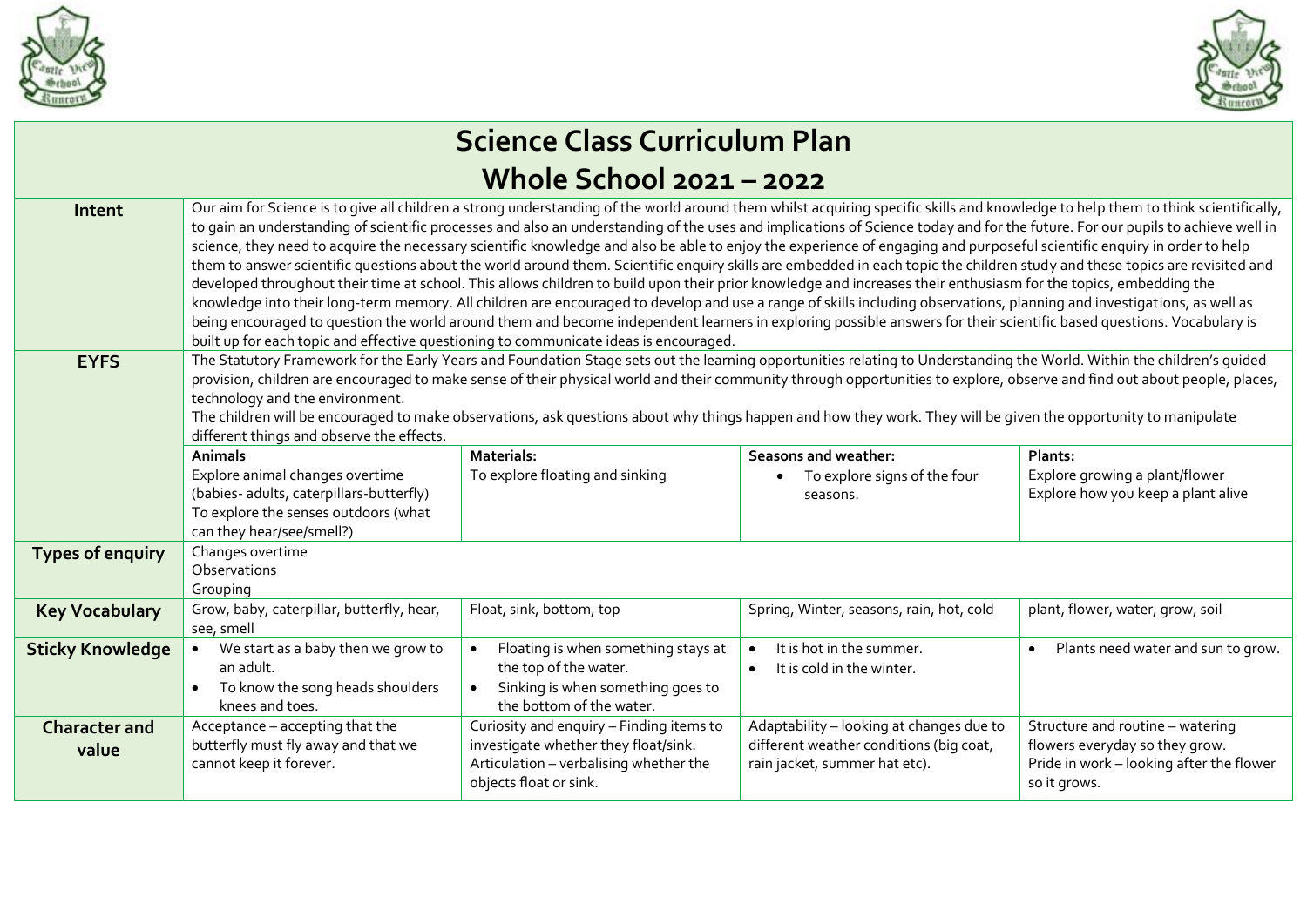



| Year <sub>1</sub><br><b>Retrieval</b> | Animals from EYFS.<br>Basic understanding of<br>what they can see,<br>smell and hear.                                                                                                                                                                                                                                                                                                                                                                                                                         | <b>Materials from EYFS</b><br>Floating is when<br>$\bullet$<br>something stays at<br>the top and sinking is<br>when something<br>goes to the bottom of<br>the water.                                                                                                                                                                                                                                                                                                                                        | Animals from EYFS.<br>We start as a baby<br>$\bullet$<br>then we grow to an<br>adult.                                                                                                                                                                                                                                                                                                                                                                                                                                  | <b>Seasons EYFS</b><br>There are 4<br>$\bullet$<br>seasons.<br>It is hot in summer<br>$\bullet$<br>and cold in winter.                                                                                                                                                                                                                                                                                                                                              | Plants EYFS<br>Plants need water and<br>$\bullet$<br>sun to grow.                                                                                                                                                                                                                                                                                                                                                                                                           |                                                                                                                                                                                                                                          |
|---------------------------------------|---------------------------------------------------------------------------------------------------------------------------------------------------------------------------------------------------------------------------------------------------------------------------------------------------------------------------------------------------------------------------------------------------------------------------------------------------------------------------------------------------------------|-------------------------------------------------------------------------------------------------------------------------------------------------------------------------------------------------------------------------------------------------------------------------------------------------------------------------------------------------------------------------------------------------------------------------------------------------------------------------------------------------------------|------------------------------------------------------------------------------------------------------------------------------------------------------------------------------------------------------------------------------------------------------------------------------------------------------------------------------------------------------------------------------------------------------------------------------------------------------------------------------------------------------------------------|---------------------------------------------------------------------------------------------------------------------------------------------------------------------------------------------------------------------------------------------------------------------------------------------------------------------------------------------------------------------------------------------------------------------------------------------------------------------|-----------------------------------------------------------------------------------------------------------------------------------------------------------------------------------------------------------------------------------------------------------------------------------------------------------------------------------------------------------------------------------------------------------------------------------------------------------------------------|------------------------------------------------------------------------------------------------------------------------------------------------------------------------------------------------------------------------------------------|
| Year <sub>1</sub>                     | Home is Where the heart<br>is?<br>Humans - senses<br>Line of Enquiry?<br>Which sense can you<br>identify food better with?<br>Knowledge:<br>Identify, name, draw<br>and label basic parts of<br>the body.<br>To know what the<br>$\bullet$<br>skeleton is and why we<br>have it.<br>To name the 5 senses.<br>$\bullet$<br>To know which part of<br>$\bullet$<br>the body is linked to<br>which sense.<br>Investigation skills:<br>Ask simple questions.<br>Use observations and ideas<br>to answer questions. | Old and New<br>Everyday materials<br><b>Enquiry Question?</b><br>Which material would be<br>the best for (Relate to<br>research theme).<br>Knowledge:<br>To identify and name<br>a variety of materials,<br>including wood,<br>plastic, glass, metal,<br>water, and rock.<br>To understand the<br>$\bullet$<br>difference between<br>an object and the<br>material it is made<br>from.<br>Can describe<br>$\bullet$<br>properties of a variety<br>of everyday<br>materials.<br>Can compare and<br>$\bullet$ | What's in a country?<br>India<br>Animals including<br>humans.<br><b>Enquiry Question?</b><br>What is the difference<br>between the African and<br>Asian elephant?<br>Knowledge:<br>To identify and name<br>$\bullet$<br>common animals.<br>To know the 5 animal<br>$\bullet$<br>groups including fish,<br>amphibians,<br>mammals, reptiles,<br>birds.<br>To name animals<br>$\bullet$<br>from each of the 5<br>groups.<br>To know the structure<br>$\bullet$<br>of common animals.<br>To know the meaning<br>$\bullet$ | What's in a country?<br>India<br><b>Seasonal Changes</b><br><b>Enquiry Question?</b><br>Are the seasons the<br>same in England and<br>India?<br>Knowledge:<br>To know the<br>different types of<br>weather.<br>To observe<br>$\bullet$<br>changes across the<br>4 seasons.<br>To understand the<br>$\bullet$<br>weather associated<br>with that season.<br>To understand how<br>$\bullet$<br>day length varies.<br>Investigation skills:<br>Ask simple<br>$\bullet$ | Queen Victoria and<br>Queen Elizabeth<br>Plants<br><b>Enquiry Question?</b><br>What is Queen Elizabeth's<br>favourite plant?<br>Knowledge:<br>To identify and name<br>a variety of common<br>wild and garden<br>plants.<br>To know the meaning<br>of deciduous and<br>evergreen trees.<br>To identify and name<br>some deciduous and<br>evergreen trees.<br>To identify and<br>$\bullet$<br>describe the basic<br>structure of a variety<br>of plants.<br>To know the basic | <b>Super Scientists</b><br>Child led investigations.<br>Investigation skills:<br>Ask simple questions.<br>Use observations and<br>ideas to answer<br>questions.<br>Gather and record data.<br>Create a whole class<br>investigation plan |
|                                       | Gather and record data.<br>Create a whole class<br>investigation plan                                                                                                                                                                                                                                                                                                                                                                                                                                         | group together<br>materials based on<br>their simple physical<br>properties.<br>Investigation skills:                                                                                                                                                                                                                                                                                                                                                                                                       | of the words<br>carnivore, herbivore<br>and omnivore.<br>To identify and name<br>$\bullet$<br>carnivores, herbivores<br>and omnivores.                                                                                                                                                                                                                                                                                                                                                                                 | questions.<br>Use observations<br>$\bullet$<br>and ideas to<br>answer questions.<br>To identify and<br>classify.                                                                                                                                                                                                                                                                                                                                                    | structure of trees.<br>Planting<br>Cycle 1: Cress seed<br>Cycle 2: Lettuce seed                                                                                                                                                                                                                                                                                                                                                                                             |                                                                                                                                                                                                                                          |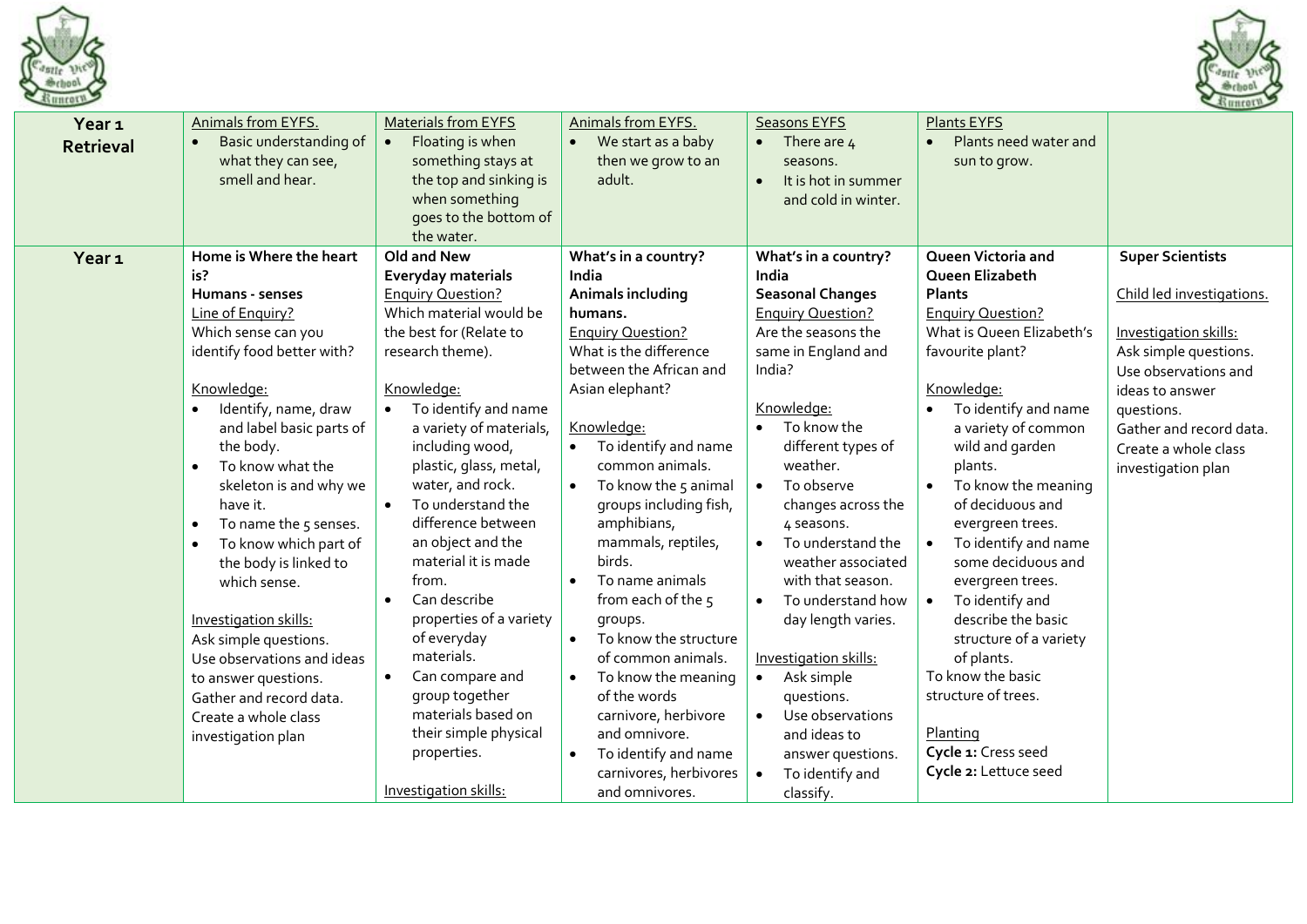



|                                                                         |                                                                                                                                                                                                                                                                          | To identify and classify.<br>To use observations and<br>ideas to suggest answers<br>to questions.<br>To perform simple tests.                                                                                                   | <b>Investigation skills:</b><br>Ask simple questions<br>$\bullet$<br>Identify and classify<br>$\bullet$                                                                                                                                                   | Gather and record<br>data to help<br>answer questions.                                                                            | Investigation skills:<br>Ask simple questions.<br>Use observations and<br>ideas to answer<br>questions.<br>To perform simple<br>$\bullet$<br>tests.<br>To identify and<br>classify.<br>Gather and record<br>data to help answer<br>questions.                           |                          |
|-------------------------------------------------------------------------|--------------------------------------------------------------------------------------------------------------------------------------------------------------------------------------------------------------------------------------------------------------------------|---------------------------------------------------------------------------------------------------------------------------------------------------------------------------------------------------------------------------------|-----------------------------------------------------------------------------------------------------------------------------------------------------------------------------------------------------------------------------------------------------------|-----------------------------------------------------------------------------------------------------------------------------------|-------------------------------------------------------------------------------------------------------------------------------------------------------------------------------------------------------------------------------------------------------------------------|--------------------------|
| <b>Types of enquiry</b><br>See working<br>scientifically<br>progression | Comparison tests.<br>Pattern seeking<br>research                                                                                                                                                                                                                         | Comparison tests<br>Fair tests<br>Identifying and classifying                                                                                                                                                                   | Identifying and classifying<br>Pattern seeking<br>research                                                                                                                                                                                                | Changes overtime<br>research                                                                                                      | Identifying and classifying<br>Comparative/fair testing<br>Changes overtime                                                                                                                                                                                             | Comparative/fair testing |
| <b>Key Vocabulary</b>                                                   | Sense, sight, hearing,<br>smell, touch, taste,<br>skeleton.                                                                                                                                                                                                              | Wood, metal, plastic,<br>material, rock, glass,<br>solid, soft, bendy, hard,<br>shiny                                                                                                                                           | Humans, amphibians,<br>reptiles, mammals, birds,<br>fish, carnivore, herbivore,<br>omnivore.                                                                                                                                                              | Autumn, spring,<br>summer, winter,<br>weather, temperature,<br>clouds, rain                                                       | Flower, leaf, stem, roots,<br>wild, garden, petal, soil,<br>bark, tree, branches.                                                                                                                                                                                       |                          |
| <b>Sticky Knowledge</b>                                                 | A skeleton is the bones<br>inside our body that<br>keep us standing up.<br>The 5 senses are smell,<br>taste, hearing, touch<br>and sight.<br>Eyes are used for sight,<br>nose is for smell, ears<br>are for hearing, mouth<br>is for taste and fingers<br>are for touch. | A material is what an<br>object is made from.<br>Wood, metal, plastic,<br>$\bullet$<br>cloth and rubber are<br>all materials.<br>A material can be<br>described using<br>adjectives such as<br>hard, shiny, soft,<br>bendy etc. | We are humans.<br>$\bullet$<br>The 5 animal groups<br>$\bullet$<br>are mammals,<br>amphibians, reptiles,<br>birds and fish.<br>Carnivores eat meat.<br>$\bullet$<br>Herbivores eat plants.<br>$\bullet$<br>Omnivores eat plants<br>$\bullet$<br>and meat. | Rain, sun, snow,<br>wind are types of<br>weather.<br>There are four<br>$\bullet$<br>seasons: Spring,<br>Summer, Autumn,<br>Winter | Plants grow from<br>seeds/bulbs.<br>Plants need light and<br>$\bullet$<br>water to grow and<br>survive.<br>We can eat some<br>$\bullet$<br>plants.<br>Plants have roots, a<br>stem, leaves and a<br>flower.<br>Evergreen trees keep<br>their leaves all year<br>around. | $\bullet$                |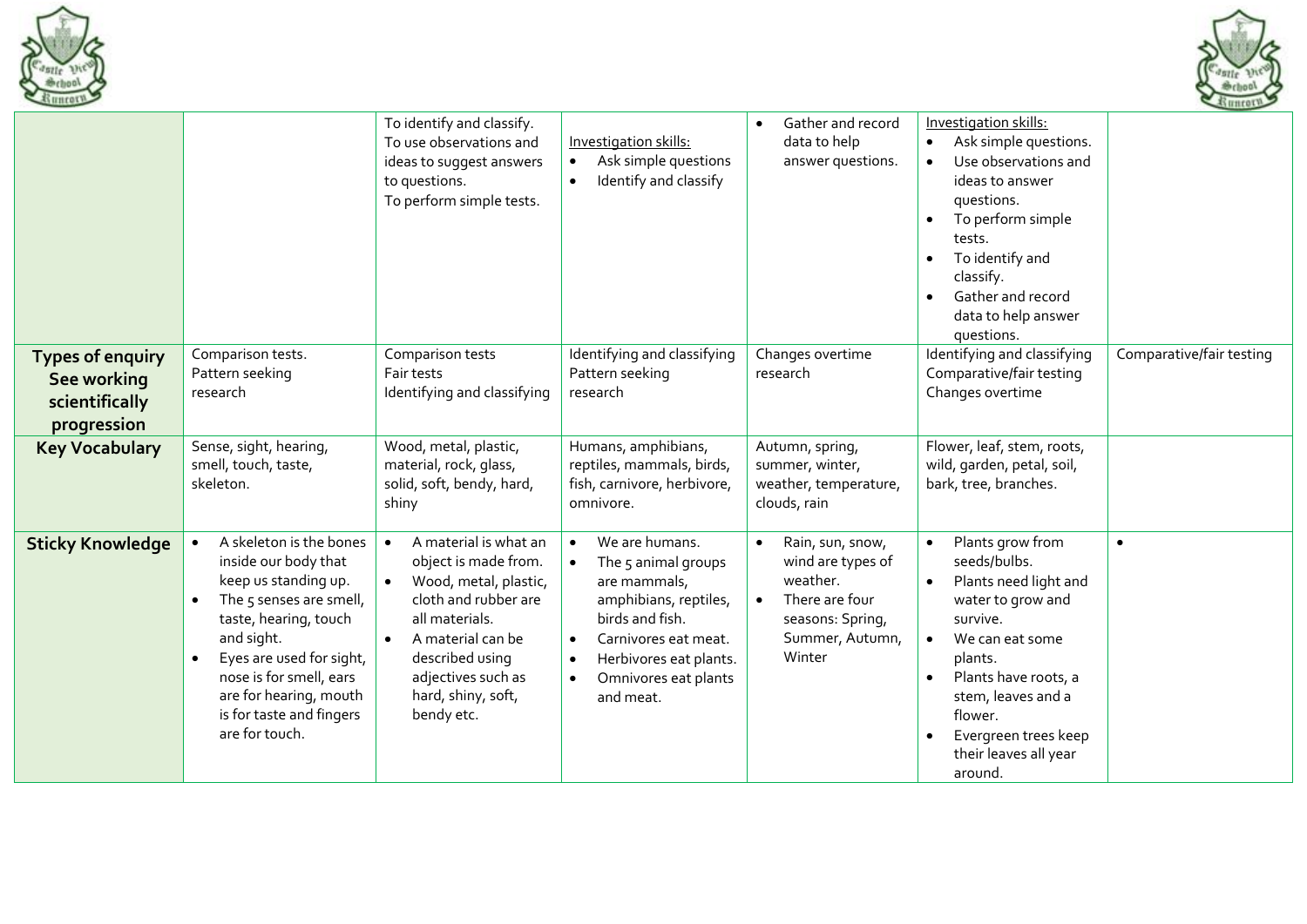



| <b>Character and</b><br>value         | Learning to be gracious in<br>defeat - quessing the<br>wrong food/item from a<br>senses investigation.                                                                                                                                                                                                                                                                                                                          | Curiosity - questioning<br>the material choices for<br>certain objects.<br>Creativity - creating an<br>object to investigate.                                                                                                                                                                                                                                             | Acceptance-<br>understanding that<br>animals eat other<br>animals.                                                                                                                                                                                                                                                                                                        | Adaptability - adapting<br>to different types of<br>weather.                                                                                                                                                                                                                                                                                                | Responsibility - routine<br>and structure - following<br>routine to keep the plant<br>growing.                                                                                                                                                                                                                                                                                                    | Curiosity and enquiry -<br>questioning how and why?<br>Expression - creating own<br>child-led investigations.                                                                                                                                                                                                                                                                                                |
|---------------------------------------|---------------------------------------------------------------------------------------------------------------------------------------------------------------------------------------------------------------------------------------------------------------------------------------------------------------------------------------------------------------------------------------------------------------------------------|---------------------------------------------------------------------------------------------------------------------------------------------------------------------------------------------------------------------------------------------------------------------------------------------------------------------------------------------------------------------------|---------------------------------------------------------------------------------------------------------------------------------------------------------------------------------------------------------------------------------------------------------------------------------------------------------------------------------------------------------------------------|-------------------------------------------------------------------------------------------------------------------------------------------------------------------------------------------------------------------------------------------------------------------------------------------------------------------------------------------------------------|---------------------------------------------------------------------------------------------------------------------------------------------------------------------------------------------------------------------------------------------------------------------------------------------------------------------------------------------------------------------------------------------------|--------------------------------------------------------------------------------------------------------------------------------------------------------------------------------------------------------------------------------------------------------------------------------------------------------------------------------------------------------------------------------------------------------------|
| Year <sub>2</sub><br><b>Retrieval</b> |                                                                                                                                                                                                                                                                                                                                                                                                                                 | <b>Materials</b><br>A material is what an<br>$\bullet$<br>object is made from.<br>Wood, metal, plastic,<br>cloth and rubber are<br>all materials.<br>A material can be<br>$\bullet$<br>described using<br>adjectives such as<br>hard, shiny, soft,<br>bendy etc.                                                                                                          | Animals<br>We are humans.<br>$\bullet$<br>The 5 animal groups<br>are mammals,<br>amphibians,<br>reptiles, birds and<br>fish.<br>Carnivores eat meat.<br>$\bullet$<br>Herbivores eat<br>$\bullet$<br>plants.<br>Omnivores eat<br>$\bullet$<br>plants and meat.                                                                                                             | Plants<br>Plants grow from<br>seeds/bulbs.<br>Plants need light<br>and water to grow<br>and survive.<br>Plants have roots, a<br>stem, leaves and a<br>flower.                                                                                                                                                                                               | Humans<br>The main parts of the<br>body are the head,<br>neck, arms, legs,<br>elbows, knees and<br>shoulders.<br>The 5 senses are<br>smell, taste, hearing,<br>touch and sight.                                                                                                                                                                                                                   |                                                                                                                                                                                                                                                                                                                                                                                                              |
| Year <sub>2</sub>                     | Passport to the world<br>Living thing and their<br>habitats.<br><b>Enquiry Question?</b><br>How do plants and animals<br>survive in different<br>climates?<br>Knowledge:<br>To sort and classify<br>$\bullet$<br>things that are living,<br>dead, and things that<br>have never been alive.<br>To compare the<br>$\bullet$<br>differences between<br>things that are living,<br>dead, and things that<br>have never been alive. | <b>Great Fire of London</b><br>Uses of everyday<br><b>Materials</b><br><b>Enquiry Question?</b><br>Why did the fire spread so<br>quickly?<br>Knowledge:<br>To identify everyday<br>materials including<br>wood, metal, plastic,<br>glass, brick, rock,<br>paper, cardboard.<br>To know what is a<br>solid and what is a<br>liquid.<br>To compare the<br>sustainability of | Villages, towns, cities,<br>routes & journeys<br><b>Animals</b><br><b>Enquiry Question?</b><br>Are wild animals more<br>likely to survive in a<br>village or a city?<br>Knowledge:<br>To know that<br>animals have<br>offspring which<br>grow to adults.<br>To know the basic<br>$\bullet$<br>needs of animals.<br>To describe basic<br>needs of animals for<br>survival. | Villages, towns, cities,<br>routes & journeys<br><b>Plants</b><br><b>Enquiry Question?</b><br>Is there a difference in<br>plant growth in villages<br>vs cities?<br>Knowledge:<br>To observe and<br>describe how bulbs<br>grow into mature<br>plants.<br>To know plants<br>need water, light<br>and warmth to<br>grow.<br>To know what<br>happens to plants | Victorian schools<br><b>Humans</b><br><b>Enquiry Question?</b><br>Did hand hygiene<br>expectations differ in<br>Victorian classrooms to<br>now?<br>Knowledge:<br>To know that humans<br>have offspring which<br>grow to adults.<br>To know and describe<br>$\bullet$<br>basic needs of<br>humans for survival.<br>To describe the<br>$\bullet$<br>importance of<br>exercise, food and<br>hygiene. | <b>Super Scientists</b><br>Child led investigations.<br><b>Investigation skills:</b><br>Ask simple questions.<br>$\bullet$<br>Performing simple<br>$\bullet$<br>tests<br>Use observations and<br>$\bullet$<br>ideas to answer<br>questions.<br>Identify and classify<br>materials<br>Gather and record<br>$\bullet$<br>data.<br>Complete<br>$\bullet$<br>independent class<br>plans for an<br>investigation. |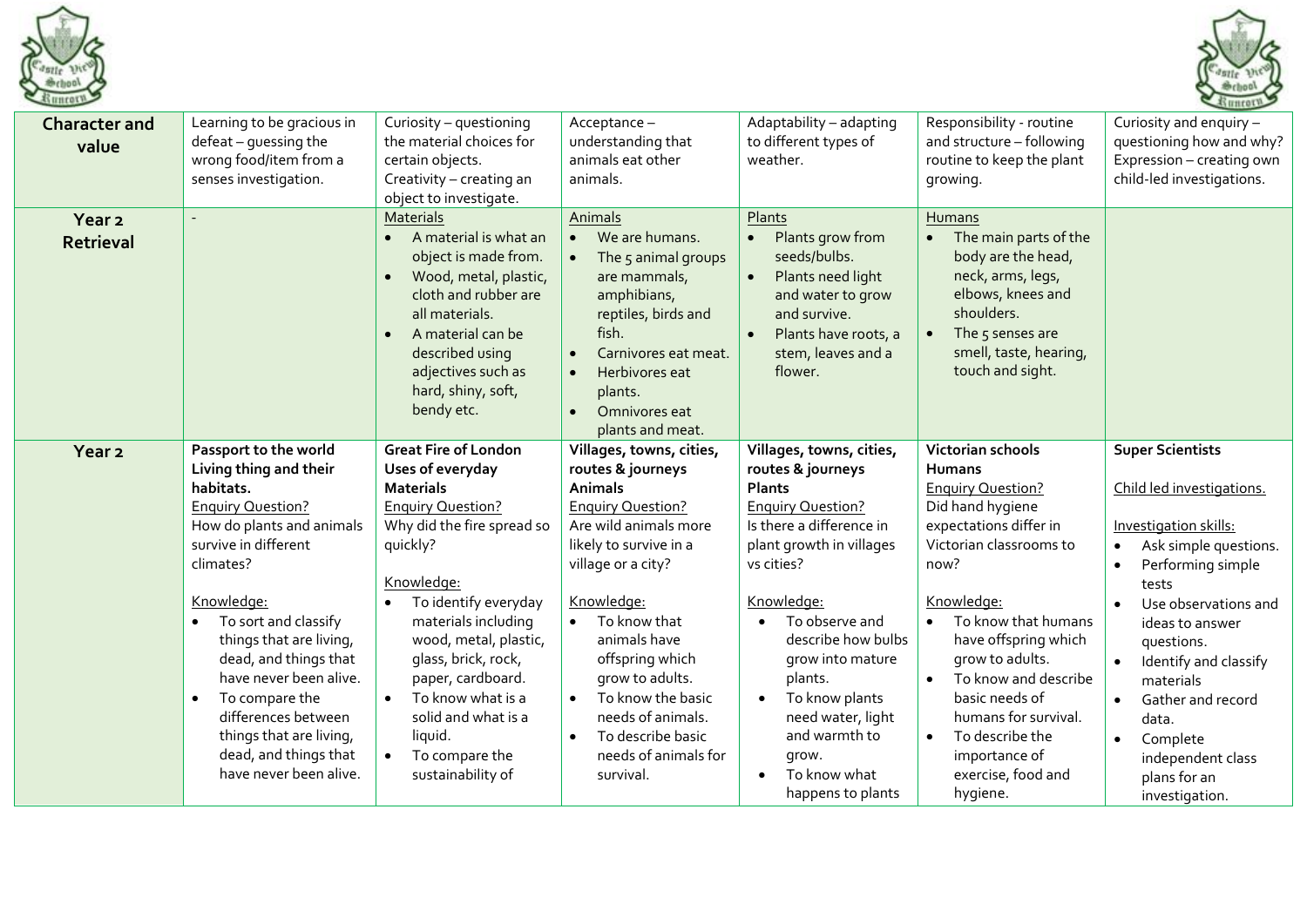



|                                                                                                                                                                                                                                                                                                                                                                                                                                                                                                                                                                                                                                                                                                                                                                                                                                                                                   |                                                                                                                                                                                                                                                                                                                                                                                                                                                                                                               |                                                                                                                                                                                                                                                                                                                                                                                                                                                                                                                             |                                                                                                                                                                                                                                                                                                                                                                                                                                                                                                                                                               |                                                                                                                                                                                                                                                                                                                                                                                                                                                                                                                     | $\mathcal{L}_{\text{Rinter}}$ |
|-----------------------------------------------------------------------------------------------------------------------------------------------------------------------------------------------------------------------------------------------------------------------------------------------------------------------------------------------------------------------------------------------------------------------------------------------------------------------------------------------------------------------------------------------------------------------------------------------------------------------------------------------------------------------------------------------------------------------------------------------------------------------------------------------------------------------------------------------------------------------------------|---------------------------------------------------------------------------------------------------------------------------------------------------------------------------------------------------------------------------------------------------------------------------------------------------------------------------------------------------------------------------------------------------------------------------------------------------------------------------------------------------------------|-----------------------------------------------------------------------------------------------------------------------------------------------------------------------------------------------------------------------------------------------------------------------------------------------------------------------------------------------------------------------------------------------------------------------------------------------------------------------------------------------------------------------------|---------------------------------------------------------------------------------------------------------------------------------------------------------------------------------------------------------------------------------------------------------------------------------------------------------------------------------------------------------------------------------------------------------------------------------------------------------------------------------------------------------------------------------------------------------------|---------------------------------------------------------------------------------------------------------------------------------------------------------------------------------------------------------------------------------------------------------------------------------------------------------------------------------------------------------------------------------------------------------------------------------------------------------------------------------------------------------------------|-------------------------------|
| To know that most<br>$\bullet$<br>living things live in<br>habitats where they<br>are suited.<br>To describe how<br>$\bullet$<br>different habitats<br>provide the basic<br>needs of different<br>kinds of animals and<br>plants.<br>To know that both<br>$\bullet$<br>habitats and the<br>animal/plant depend<br>on each other.<br>To identify and name a<br>$\bullet$<br>variety of plants and<br>animals in their<br>habitats, including<br>microhabitats.<br>To construct a simple<br>$\bullet$<br>food chain.<br>Investigation skills:<br>Ask simple questions.<br>$\bullet$<br>Performing simple<br>$\bullet$<br>tests<br>Use observations and<br>$\bullet$<br>ideas to answer<br>questions.<br>Identify and classify<br>$\bullet$<br>living things.<br>Gather and record<br>$\bullet$<br>data.<br>Complete whole class plans<br>for an investigation (Y3<br>independently) | materials for<br>particular uses.<br>To know the shapes<br>$\bullet$<br>of solid objects can<br>be changed by<br>squashing, bending,<br>twisting, stretching.<br>Investigation skills:<br>Ask simple questions.<br>$\bullet$<br>Performing simple<br>tests<br>Use observations and<br>$\bullet$<br>ideas to answer<br>questions.<br>Identify and classify<br>$\bullet$<br>materials<br>Gather and record<br>$\bullet$<br>data.<br>Complete whole class<br>plans for an<br>investigation (Y3<br>independently) | To know how<br>$\bullet$<br>animals, adapt to<br>suit their<br>environment<br>To name and<br>$\bullet$<br>identify some<br>animal offspring.<br>Investigation skills:<br>Ask simple<br>$\bullet$<br>questions.<br>Performing simple<br>$\bullet$<br>tests<br>Use observations<br>$\bullet$<br>and ideas to answer<br>questions.<br>Identify and classify<br>materials<br>Gather and record<br>data.<br>Complete whole<br>$\bullet$<br>class plans for an<br>investigation (work<br>towards all<br>independently at<br>EOY). | if they lack a vital<br>need.<br>To know the parts<br>of a tree and their<br>functions.<br>To know how<br>$\bullet$<br>plants germinate.<br>Planting<br>sweet peas (seed),<br>hyacinth (bulb)<br>Investigate seed<br>germination<br>with/without<br>Investigation skills:<br>Ask simple<br>questions.<br>Performing simple<br>tests<br>Use observations<br>$\bullet$<br>and ideas to answer<br>questions.<br>Identify and classify<br>materials<br>Gather and record<br>$\bullet$<br>data.<br>Complete<br>independent class<br>plans for an<br>investigation. | To name the food<br>$\bullet$<br>groups and to<br>understand what a<br>balanced diet is.<br>To know how to keep<br>$\bullet$<br>myself healthy and<br>the importance of<br>hygiene.<br>Investigation skills:<br>Ask simple questions.<br>$\bullet$<br>Performing simple<br>$\bullet$<br>tests<br>Use observations and<br>$\bullet$<br>ideas to answer<br>questions.<br>Gather and record<br>$\bullet$<br>data.<br>Complete together<br>$\bullet$<br>whole class plans for<br>an investigation (Y3<br>independently) |                               |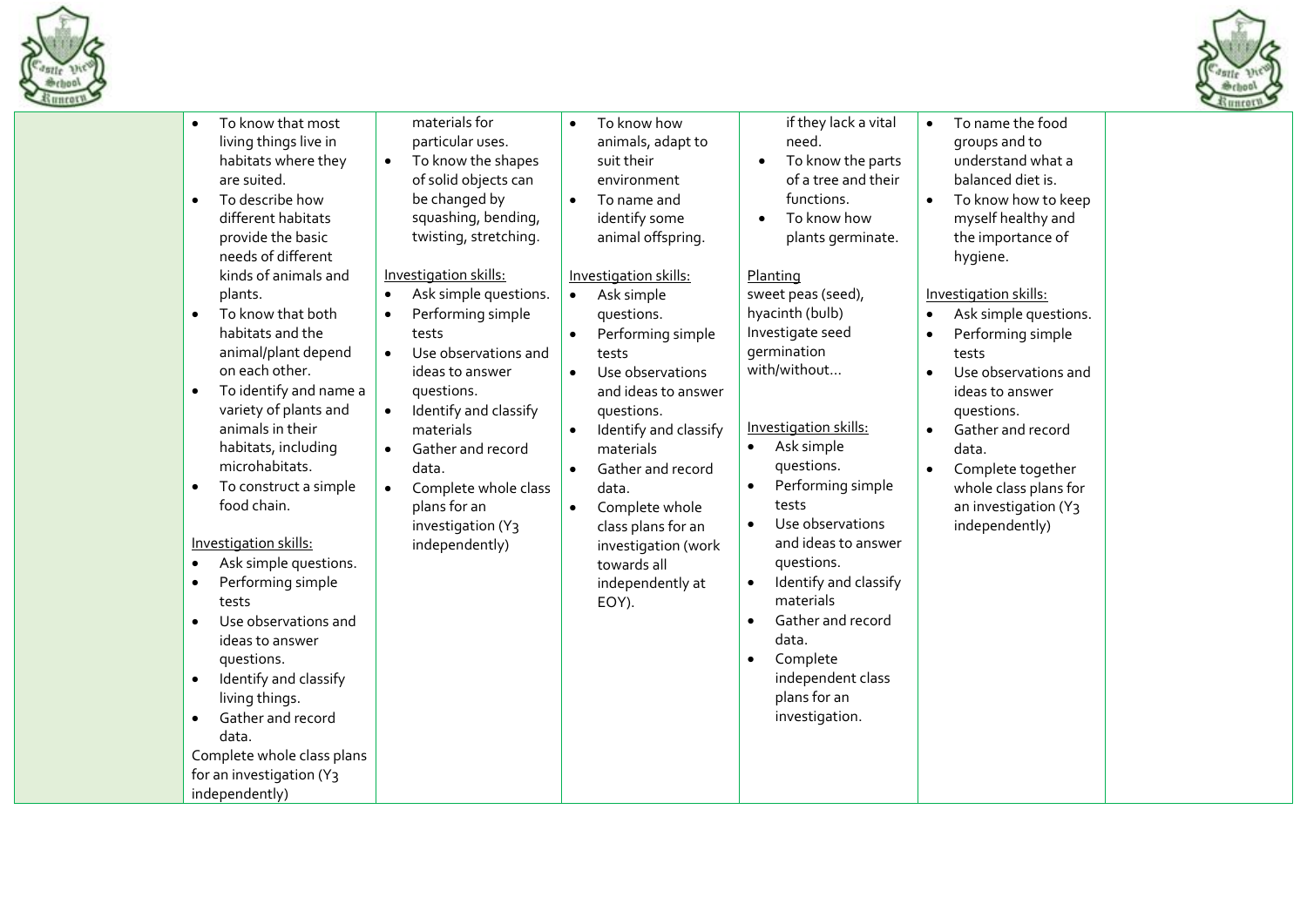



| <b>Types of enquiry</b><br>See working<br>scientifically<br>progression<br>document for<br>ideas. | Identifying and classifying<br>Research<br>Pattern seeking                                                                                                                                                                                                                                                       | Comparative/fair testing<br>Identifying and classifying                                                                                                                                                                                                                                | Identifying and<br>classifying<br>Research<br>Pattern seeking<br>Changes overtime                                                                                                                                                             | Identifying and<br>classifying<br>Comparative/fair testing<br>Changes overtime                                                                                                                                                                                                                                       | Identifying and<br>classifying<br>Research                                                                                                                                                                                                          | Comparative/fair testing |
|---------------------------------------------------------------------------------------------------|------------------------------------------------------------------------------------------------------------------------------------------------------------------------------------------------------------------------------------------------------------------------------------------------------------------|----------------------------------------------------------------------------------------------------------------------------------------------------------------------------------------------------------------------------------------------------------------------------------------|-----------------------------------------------------------------------------------------------------------------------------------------------------------------------------------------------------------------------------------------------|----------------------------------------------------------------------------------------------------------------------------------------------------------------------------------------------------------------------------------------------------------------------------------------------------------------------|-----------------------------------------------------------------------------------------------------------------------------------------------------------------------------------------------------------------------------------------------------|--------------------------|
| Vocabulary                                                                                        | Living, dead, alive,<br>habitats, micro-habitats,<br>food chain, ocean, damp,<br>shade, predator, prey                                                                                                                                                                                                           | Material, waterproof,<br>solid, liquid, twisting,<br>squashing, bending,<br>stretching,                                                                                                                                                                                                | adapt, environment,<br>predator, prey                                                                                                                                                                                                         | trunk, branch, root, seed,<br>bulb, wild, garden,<br>observe, temperature,<br>predict, warmth,                                                                                                                                                                                                                       | Offspring, needs, survival,<br>exercise, healthy, hygiene.                                                                                                                                                                                          |                          |
| <b>Sticky Knowledge:</b>                                                                          | A living thing is<br>something that is<br>alive.<br>Living things needs<br>food, water and air.<br>A habitat is an<br>$\bullet$<br>animal/plants home.<br>A food chain of a<br>$\bullet$<br>human is (grass, cow,<br>human).<br>A habitat provides the<br>$\bullet$<br>basic needs - shelter,<br>food and water. | Materials can be used<br>for more than one<br>thing.<br>Some materials<br>might be more<br>suitable for a specific<br>job.<br>You can change the<br>shape of a material<br>by twisting,<br>squashing and<br>bending.<br>A solid object is<br>(name one).<br>A liquid is (name<br>one). | Offspring are animal<br>$\bullet$<br>babies and they<br>grow into adults.<br>Animals need water,<br>$\bullet$<br>food and air to<br>survive.<br>The young of some<br>animals do not look<br>like their parents -<br>for example,<br>tadpoles. | Plants grow from<br>$\bullet$<br>seeds/bulbs.<br>Plants need water<br>$\bullet$<br>and a suitable<br>temperature to<br>grow.<br>Germination is when<br>$\bullet$<br>a plant grows from a<br>seed.<br>Some plants you can<br>$\bullet$<br>eat such as (name<br>plant) and some you<br>can't (such as (name<br>plant). | Humans need to<br>exercise to stay<br>healthy.<br>Humans need food,<br>$\bullet$<br>water and shelter to<br>survive.<br>It is important to<br>wash your hands to<br>get rid of<br>germs/virus'.<br>Hygiene is about<br>keeping our bodies<br>clean. |                          |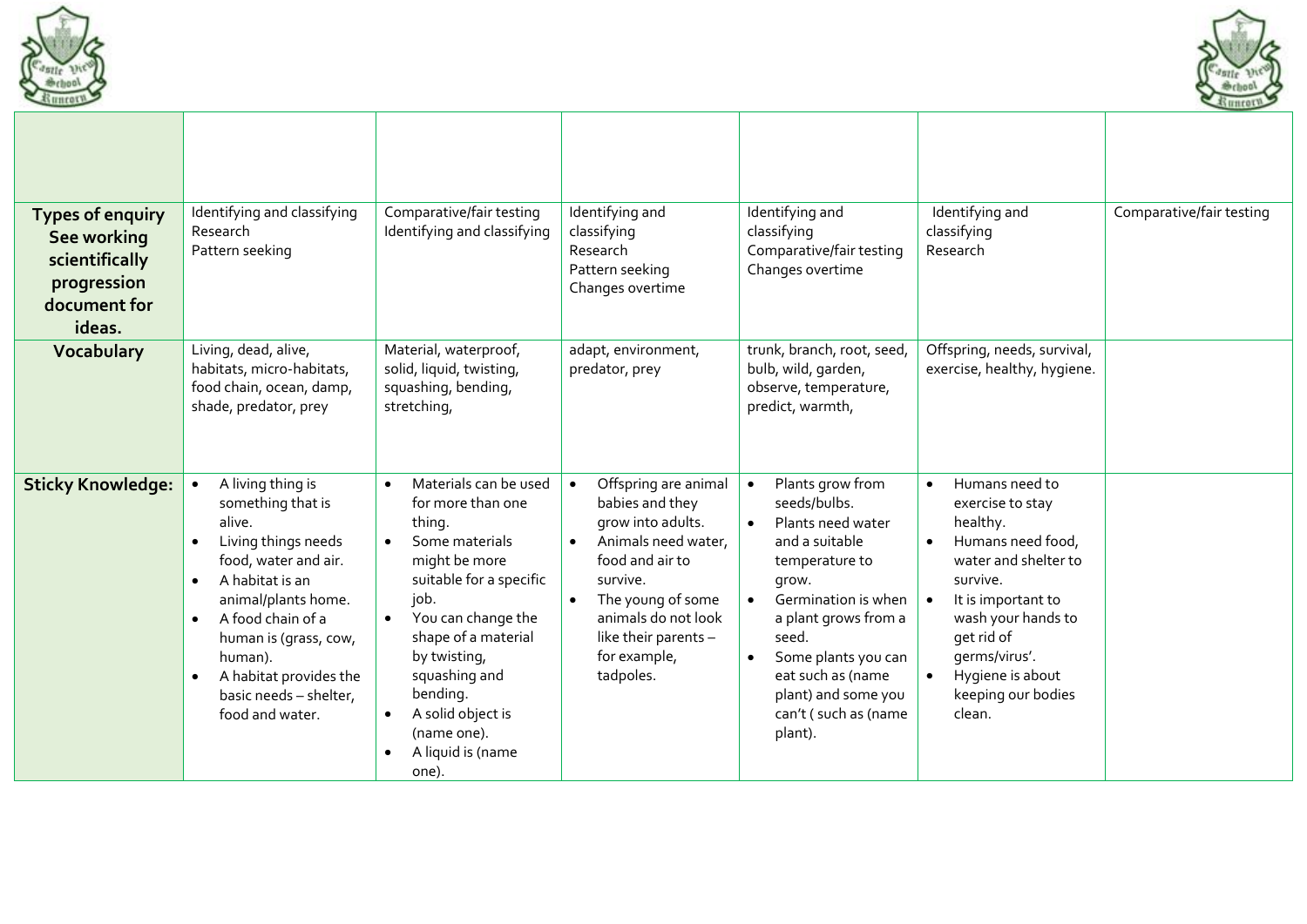

I.



| <b>Character and</b><br>value | Acceptance - food chain,<br>accepting that animals eat<br>other animals.                                                                                                                                                                                                                                          | Curiosity - questioning<br>the material choices for<br>certain objects.<br>Creativity - creating a<br>house that uses more<br>suitable materials.                                                                                                                      | Adaptability - animals<br>adapt to suit their<br>environment.                                                                                                                                                                                                                                                              | Routine and structure -<br>following routine to<br>keep the plant growing.                                                                                                                                                                                         | Responsibility - pride in<br>appearance and self.<br>Keeping themselves<br>healthy and having good<br>hygiene.<br>Adaptability - Adapting<br>to change. COVID.                                                        | Curiosity and enquiry -<br>questioning how and why?<br>Expression - creating own<br>child-led investigations.                                                                                                                              |
|-------------------------------|-------------------------------------------------------------------------------------------------------------------------------------------------------------------------------------------------------------------------------------------------------------------------------------------------------------------|------------------------------------------------------------------------------------------------------------------------------------------------------------------------------------------------------------------------------------------------------------------------|----------------------------------------------------------------------------------------------------------------------------------------------------------------------------------------------------------------------------------------------------------------------------------------------------------------------------|--------------------------------------------------------------------------------------------------------------------------------------------------------------------------------------------------------------------------------------------------------------------|-----------------------------------------------------------------------------------------------------------------------------------------------------------------------------------------------------------------------|--------------------------------------------------------------------------------------------------------------------------------------------------------------------------------------------------------------------------------------------|
| $Y_3/4$<br><b>Retrieval</b>   | Plants<br>Plants grow from<br>seeds/bulbs.<br>Plants need water and<br>$\bullet$<br>a suitable temperature<br>to grow.<br>Not all plants need<br>$\bullet$<br>light, some have a<br>store inside them.<br>Germination is when a<br>$\bullet$<br>plant grows from a<br>seed.                                       | <b>Materials</b><br>Some materials<br>might be more<br>suitable for a specific<br>job.<br>You can change the<br>$\bullet$<br>shape of a material<br>by twisting,<br>squashing and<br>bending.<br>A property of a<br>$\bullet$<br>material is how you<br>describe it.   | Animals including humans<br>Offspring are animal<br>babies and they grow<br>into adults.<br>Animals need water,<br>food and air to<br>survive.<br>Some animals give<br>birth to live young,<br>others lay eggs.<br>The young of some<br>$\bullet$<br>animals do not look<br>like their parents - for<br>example, tadpoles. | <b>Materials</b><br>A solid object is<br>(name one).<br>A liquid is (name<br>one).                                                                                                                                                                                 |                                                                                                                                                                                                                       | <b>Materials</b><br>Materials - magnetic.                                                                                                                                                                                                  |
| Year $3/4$                    | Passport to Europe<br><b>Plants</b><br><b>Enquiry Question:</b><br>Does the temperature of<br>the place effect the growth<br>of a flower?<br>Knowledge:<br>To know the functions<br>of different parts of<br>flowering plants.<br>To understand the<br>$\bullet$<br>need for air, light,<br>water, nutrients from | Stone-Age<br><b>Rocks</b><br><b>Enquiry Question:</b><br>Which rock would make<br>the best hunting tool in<br>the stone-age?<br>Knowledge:<br>To compare different<br>types of rock.<br>To be able to<br>compare rocks based<br>on their appearance<br>and properties. | North West V Italy<br>Animals including<br>humans<br><b>Enquiry Question:</b><br>How does the Sardinian<br>long eared bat differ to<br>bats in the North West?<br>Knowledge:<br>To know that animals<br>need food, water,<br>shelter and space to<br>survive. $(3)$                                                        | North West V Italy<br>States of Matter. (Y4)<br><b>Enguiry Question:</b><br>What temperature does<br>chocolate melt?<br>Knowledge:<br>To understand the<br>3 states of matter,<br>solids, liquids and<br>gases.<br>To be able to<br>$\bullet$<br>compare and group | North West V Italy<br>Light<br><b>Enquiry Question:</b><br>How are reflections<br>created?<br>Knowledge:<br>To know that we<br>need light in order to<br>see things.<br>To know that dark is<br>the absence of light. | <b>Forces and Magnets</b><br><b>Enquiry Question:</b><br>Which objects are<br>magnetic in water?<br>Which shoe tread moves<br>the quickest on which<br>surface?<br>Knowledge:<br>• To know a surface can<br>affect how an object<br>moves. |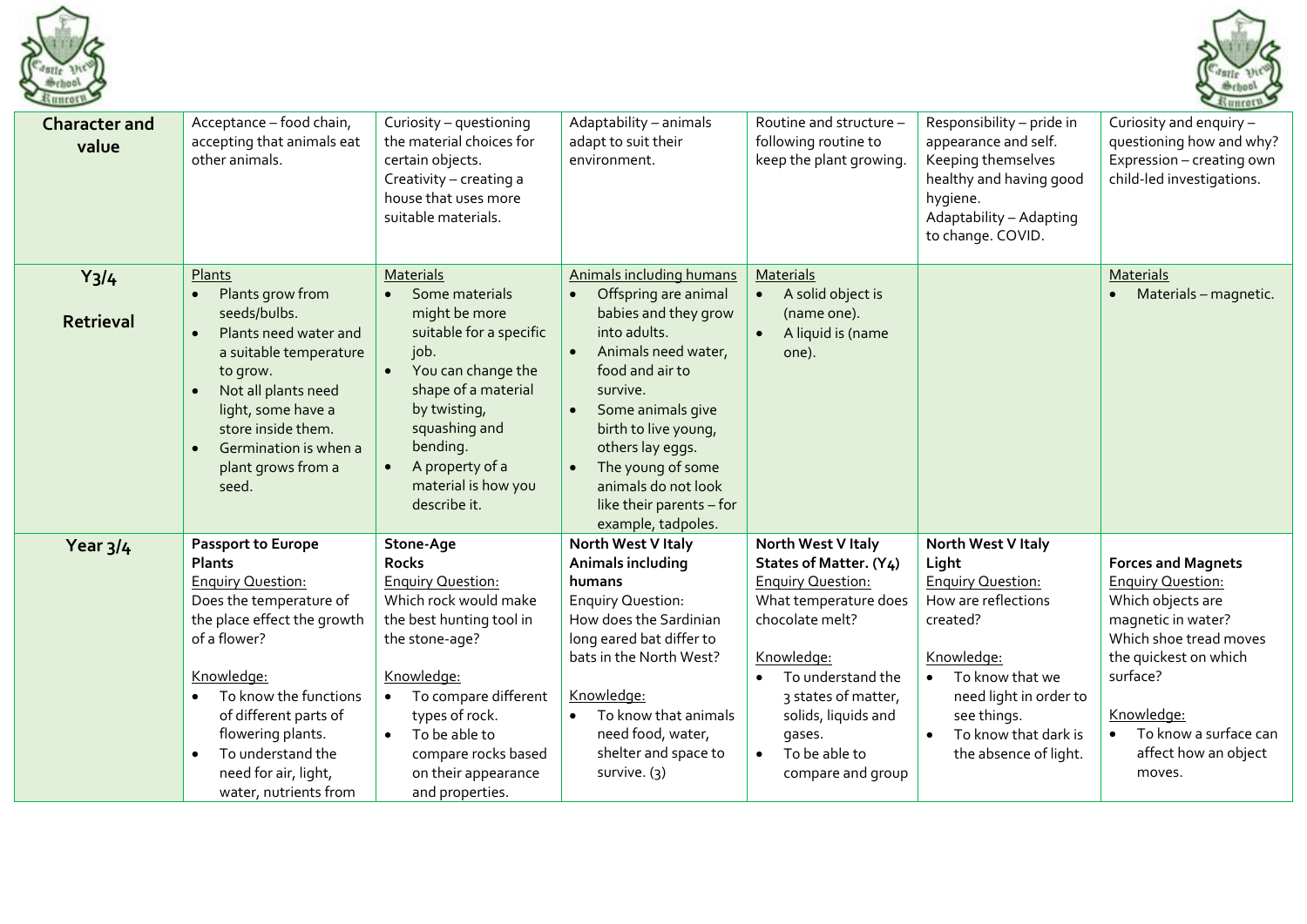



| soil and room of plants<br>for life and growth.<br>To understand that<br>$\bullet$<br>different plants have<br>different<br>requirements.<br>To investigate the way<br>$\bullet$<br>in which water is<br>transported around<br>the plant.<br>To understand the life<br>$\bullet$<br>cycle of flowers,<br>including pollination,<br>seed formation and<br>dispersal.<br>Planting<br>Cycle 1: rocket (seed),<br>tuplip (bulb)<br>Cycle 2: raddish (seed),<br>crocus (bulb)<br>Possible investigation:<br>Investigate requirements<br>comparing 2 types of plant.<br>Which grows better in | To know that fossils<br>$\bullet$<br>are formed when<br>things that have lived<br>are trapped within<br>rock.<br>To know that soils are<br>$\bullet$<br>made from rocks and<br>organic matter.<br>To know the type of<br>$\bullet$<br>rock and to look at<br>the layers within the<br>rocks at Castle View<br>Primary.<br>Investigation skills:<br>Asking relevant<br>questions<br>Plan an investigation<br>$\bullet$<br>Identify variable to<br>$\bullet$<br>change and measure<br>Make a simple<br>$\bullet$<br>prediction<br>Take measurements<br>$\bullet$<br>using equipment | eat. $(3)$<br>$\bullet$<br>shape. $(3)$<br>and a brain.<br>muscles for | To know that animals<br>do not make their<br>own food. (3)<br>$\bullet$<br>To know that animals<br>including humans<br>need the right types<br>and amount of<br>nutrition and they get<br>this from what they<br>To know the main<br>$\bullet$<br>food groups (3)<br>To know that humans<br>and some other<br>animals have a<br>$\bullet$<br>skeleton to support<br>and protect muscles<br>and gives the body its<br>$\bullet$<br>To know that we have<br>a heart, bowls, lungs<br>To know that we have<br>$\bullet$ | together solids,<br>liquids and gases.<br>To know that<br>materials can<br>change state.<br>To understand that<br>a change of state<br>can happen<br>through<br>heating/cooling.<br>To know the<br>temperature for<br>evaporation and<br>condensation.<br>To identify<br>evaporation and<br>condensation in<br>the water cycle.<br>To associate the<br>rate of evaporation<br>with temperature.<br>Investigation skills:<br>Asking relevant | To know what<br>$\bullet$<br>opaque and<br>transparent mean.<br>To understand that<br>light from the sun<br>can be dangerous<br>and we can protect<br>our eyes.<br>To know that<br>$\bullet$<br>shadows are formed<br>when light is blocked<br>by an opaque object.<br>To find patterns in<br>$\bullet$<br>the way that the size<br>of shadows can<br>change.<br>To know that light<br>$\bullet$<br>can be reflected from<br>surfaces.<br>Investigation skills:<br>Asking relevant<br>$\bullet$<br>questions<br>Plan an investigation<br>$\bullet$ | $\bullet$<br>$\bullet$<br>$\bullet$<br>$\bullet$<br>$\bullet$<br>$\bullet$<br>$\bullet$<br>$\bullet$<br>$\bullet$ | To know that some<br>forces need contact<br>between two objects.<br>To know that<br>magnetic forces can<br>act at a distance.<br>To identify and sort<br>materials that are<br>magnetic.<br>To know that magnets<br>have two poles.<br>To know that magnets<br>will attract or repel<br>each other, depending<br>on which poles are<br>facing.<br>Investigation skills:<br>Asking relevant<br>questions<br>Plan an investigation<br>Identify variable to<br>change and measure<br>Make a simple |
|-----------------------------------------------------------------------------------------------------------------------------------------------------------------------------------------------------------------------------------------------------------------------------------------------------------------------------------------------------------------------------------------------------------------------------------------------------------------------------------------------------------------------------------------------------------------------------------------|-----------------------------------------------------------------------------------------------------------------------------------------------------------------------------------------------------------------------------------------------------------------------------------------------------------------------------------------------------------------------------------------------------------------------------------------------------------------------------------------------------------------------------------------------------------------------------------|------------------------------------------------------------------------|----------------------------------------------------------------------------------------------------------------------------------------------------------------------------------------------------------------------------------------------------------------------------------------------------------------------------------------------------------------------------------------------------------------------------------------------------------------------------------------------------------------------|---------------------------------------------------------------------------------------------------------------------------------------------------------------------------------------------------------------------------------------------------------------------------------------------------------------------------------------------------------------------------------------------------------------------------------------------|----------------------------------------------------------------------------------------------------------------------------------------------------------------------------------------------------------------------------------------------------------------------------------------------------------------------------------------------------------------------------------------------------------------------------------------------------------------------------------------------------------------------------------------------------|-------------------------------------------------------------------------------------------------------------------|-------------------------------------------------------------------------------------------------------------------------------------------------------------------------------------------------------------------------------------------------------------------------------------------------------------------------------------------------------------------------------------------------------------------------------------------------------------------------------------------------|
|                                                                                                                                                                                                                                                                                                                                                                                                                                                                                                                                                                                         |                                                                                                                                                                                                                                                                                                                                                                                                                                                                                                                                                                                   |                                                                        |                                                                                                                                                                                                                                                                                                                                                                                                                                                                                                                      |                                                                                                                                                                                                                                                                                                                                                                                                                                             |                                                                                                                                                                                                                                                                                                                                                                                                                                                                                                                                                    |                                                                                                                   |                                                                                                                                                                                                                                                                                                                                                                                                                                                                                                 |
|                                                                                                                                                                                                                                                                                                                                                                                                                                                                                                                                                                                         |                                                                                                                                                                                                                                                                                                                                                                                                                                                                                                                                                                                   |                                                                        |                                                                                                                                                                                                                                                                                                                                                                                                                                                                                                                      |                                                                                                                                                                                                                                                                                                                                                                                                                                             |                                                                                                                                                                                                                                                                                                                                                                                                                                                                                                                                                    |                                                                                                                   |                                                                                                                                                                                                                                                                                                                                                                                                                                                                                                 |
|                                                                                                                                                                                                                                                                                                                                                                                                                                                                                                                                                                                         |                                                                                                                                                                                                                                                                                                                                                                                                                                                                                                                                                                                   |                                                                        |                                                                                                                                                                                                                                                                                                                                                                                                                                                                                                                      |                                                                                                                                                                                                                                                                                                                                                                                                                                             |                                                                                                                                                                                                                                                                                                                                                                                                                                                                                                                                                    |                                                                                                                   |                                                                                                                                                                                                                                                                                                                                                                                                                                                                                                 |
| which condition.                                                                                                                                                                                                                                                                                                                                                                                                                                                                                                                                                                        | Gather, record,<br>$\bullet$                                                                                                                                                                                                                                                                                                                                                                                                                                                                                                                                                      |                                                                        | movements. $(3)$                                                                                                                                                                                                                                                                                                                                                                                                                                                                                                     | questions                                                                                                                                                                                                                                                                                                                                                                                                                                   | Identify variable to<br>$\bullet$                                                                                                                                                                                                                                                                                                                                                                                                                                                                                                                  |                                                                                                                   | prediction                                                                                                                                                                                                                                                                                                                                                                                                                                                                                      |
| Investigation skills:<br>Plan an investigation<br>$\bullet$<br>Identify variable to<br>$\bullet$<br>change and measure<br>Make a simple<br>$\bullet$                                                                                                                                                                                                                                                                                                                                                                                                                                    | classify and present<br>data<br>Record findings using<br>simple language,<br>diagrams, bar charts<br>and tables.                                                                                                                                                                                                                                                                                                                                                                                                                                                                  | (4)                                                                    | To know that there<br>are different types of<br>teeth and they have<br>$\bullet$<br>different functions.<br>$\bullet$<br>$\bullet$                                                                                                                                                                                                                                                                                                                                                                                   | Plan an<br>$\bullet$<br>investigation<br>Identify variable to<br>change/measure<br>Make prediction<br>Make observations                                                                                                                                                                                                                                                                                                                     | change and measure<br>Make a simple<br>$\bullet$<br>prediction<br>$\bullet$<br>Make<br>observations/take<br>accurate                                                                                                                                                                                                                                                                                                                                                                                                                               | $\bullet$<br>$\bullet$                                                                                            | Make<br>observations/take<br>accurate<br>measurements using a<br>range of equipment<br>Gather, record, classify                                                                                                                                                                                                                                                                                                                                                                                 |
| prediction<br>Make observations<br>$\bullet$<br>Take measurements<br>$\bullet$<br>Gather and record<br>$\bullet$<br>data                                                                                                                                                                                                                                                                                                                                                                                                                                                                | Report on<br>findings/oral and<br>written explanations<br>Use results to draw<br>$\bullet$<br>simple conclusions                                                                                                                                                                                                                                                                                                                                                                                                                                                                  | Investigation skills:<br>$\bullet$<br>questions<br>prediction          | $\bullet$<br>Asking relevant<br>$\bullet$<br>Make a simple                                                                                                                                                                                                                                                                                                                                                                                                                                                           | Take measurement<br>Gather and record<br>data<br>Record findings<br>using simple                                                                                                                                                                                                                                                                                                                                                            | measurements using<br>a range of equipment<br>Gather, record,<br>$\bullet$<br>classify and present<br>data                                                                                                                                                                                                                                                                                                                                                                                                                                         | $\bullet$                                                                                                         | and present data<br>Record findings using<br>simple language,<br>diagrams, bar charts<br>and tables.                                                                                                                                                                                                                                                                                                                                                                                            |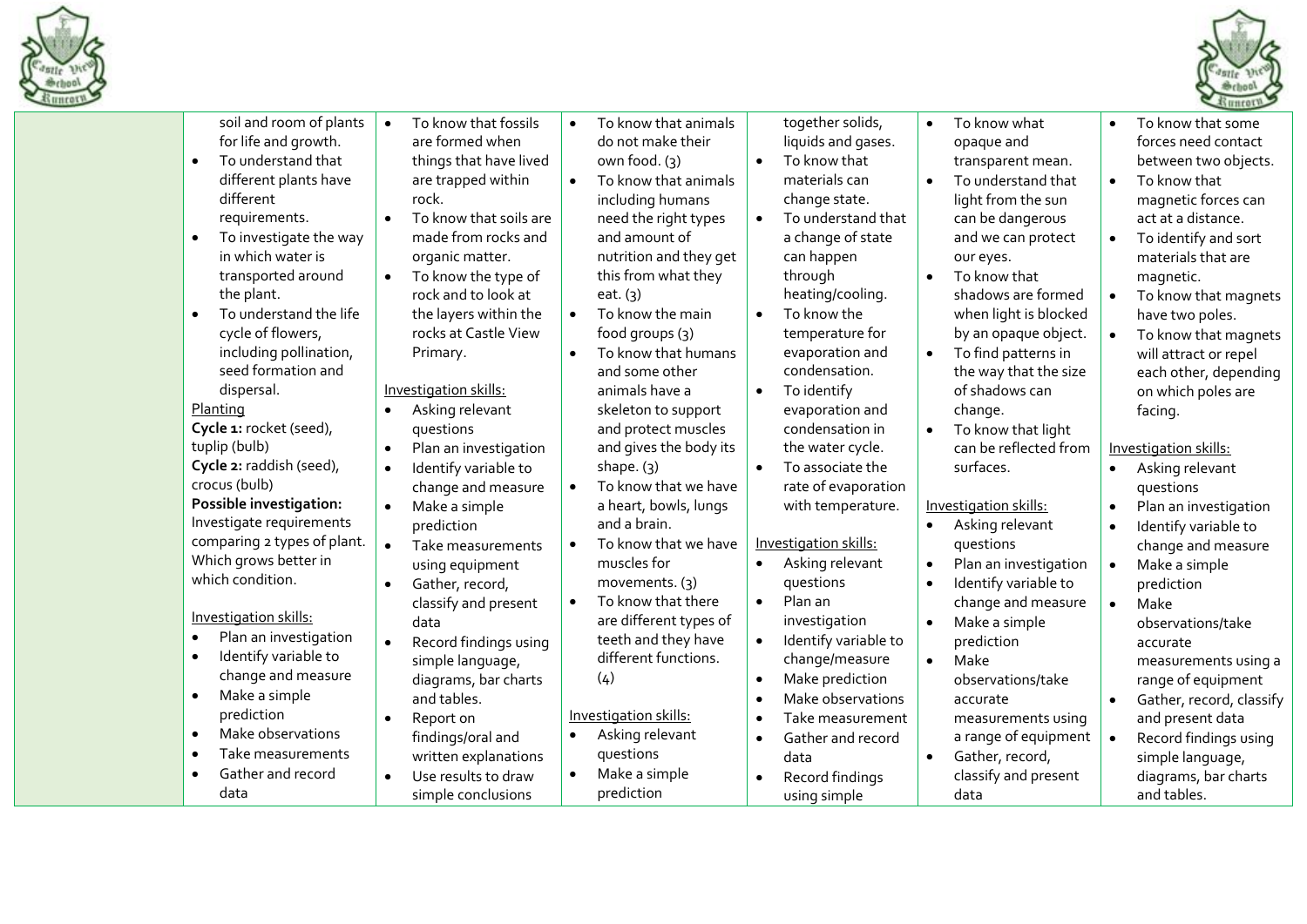



|                                                                                                   |                                                                                                                                                                                                                                     |                                                                                                                          |                                                                                                                                                                                                                                                                                                                                                                                                                                                                           |                                                                                                                                                                                                                                                                                                                  |                                                                                                                                                                                                                                                                                                                                               | $\sim$                                                                                                                                                                                                                                                 |
|---------------------------------------------------------------------------------------------------|-------------------------------------------------------------------------------------------------------------------------------------------------------------------------------------------------------------------------------------|--------------------------------------------------------------------------------------------------------------------------|---------------------------------------------------------------------------------------------------------------------------------------------------------------------------------------------------------------------------------------------------------------------------------------------------------------------------------------------------------------------------------------------------------------------------------------------------------------------------|------------------------------------------------------------------------------------------------------------------------------------------------------------------------------------------------------------------------------------------------------------------------------------------------------------------|-----------------------------------------------------------------------------------------------------------------------------------------------------------------------------------------------------------------------------------------------------------------------------------------------------------------------------------------------|--------------------------------------------------------------------------------------------------------------------------------------------------------------------------------------------------------------------------------------------------------|
|                                                                                                   | Record findings using<br>diagrams, bar charts<br>and tables.<br>Report on findings/oral<br>and written<br>explanations<br>Use results to draw<br>simple conclusions<br>Use scientific evidence<br>$\bullet$<br>to answer questions. | Make further<br>$\bullet$<br>predictions/raise<br>further questions<br>Use scientific<br>evidence to answer<br>questions | Make observations<br>$\bullet$<br>Gather, record,<br>$\bullet$<br>classify and present<br>data<br>Record findings using<br>$\bullet$<br>simple language,<br>diagrams, bar charts<br>and tables.<br>Report on<br>$\bullet$<br>findings/oral and<br>written explanations<br>Use results to draw<br>$\bullet$<br>simple conclusions<br>Make further<br>$\bullet$<br>predictions/raise<br>further questions<br>Use scientific<br>$\bullet$<br>evidence to answer<br>questions | language,<br>diagrams, bar<br>charts and tables.<br>Report on<br>$\bullet$<br>findings/oral and<br>written<br>explanations<br>Use results to draw<br>$\bullet$<br>simple conclusions<br>Make further<br>$\bullet$<br>predictions/raise<br>further questions<br>Use scientific<br>evidence to answer<br>questions | Record findings using<br>$\bullet$<br>simple language,<br>diagrams, bar charts<br>and tables.<br>Report on<br>$\bullet$<br>findings/oral and<br>written explanations<br>Use results to draw<br>simple conclusions<br>Make further<br>$\bullet$<br>predictions/raise<br>further questions<br>Use scientific<br>evidence to answer<br>questions | Report on findings/oral<br>$\bullet$<br>and written<br>explanations<br>Use results to draw<br>$\bullet$<br>simple conclusions<br>Make further<br>$\bullet$<br>predictions/raise<br>further questions<br>Use scientific evidence to<br>answer questions |
| <b>Types of enquiry</b><br>See working<br>scientifically<br>progression<br>document for<br>ideas. | Identifying and classifying<br>fair testing<br>Changes overtime<br>Pattern seeking                                                                                                                                                  | Identifying and classifying<br>Pattern seeking<br>Research<br>Changes overtime                                           | Identifying and classifying<br>Research<br>Pattern seeking                                                                                                                                                                                                                                                                                                                                                                                                                | Pattern seeking<br>fair testing<br>research                                                                                                                                                                                                                                                                      | Identifying and classifying<br>fair testing<br>Changes overtime                                                                                                                                                                                                                                                                               | Comparative/fair testing<br>Identifying and classifying                                                                                                                                                                                                |
| Vocabulary                                                                                        | Nutrients, pollination,<br>dispersal, transportation,<br>energy, growth, oxygen,                                                                                                                                                    | Rocks, igneous,<br>metamorphic,<br>sedimentary, permeable,<br>fossil, extinct, soil                                      | canine, incisor, molar,<br>premolar, carbohydrates,<br>bones, joints, vertebrates,<br>invertebrates, muscles,                                                                                                                                                                                                                                                                                                                                                             | energy, Solid, liquid,<br>gas, particles,<br>materials,<br>condensation,<br>evaporation,                                                                                                                                                                                                                         | Light source, reflect,<br>visible, beam, opaque,<br>shadow, block,<br>transparent, translucent                                                                                                                                                                                                                                                | Force, push, pull, friction,<br>magnet, magnetic, pole,<br>north, south, attract,<br>repel,                                                                                                                                                            |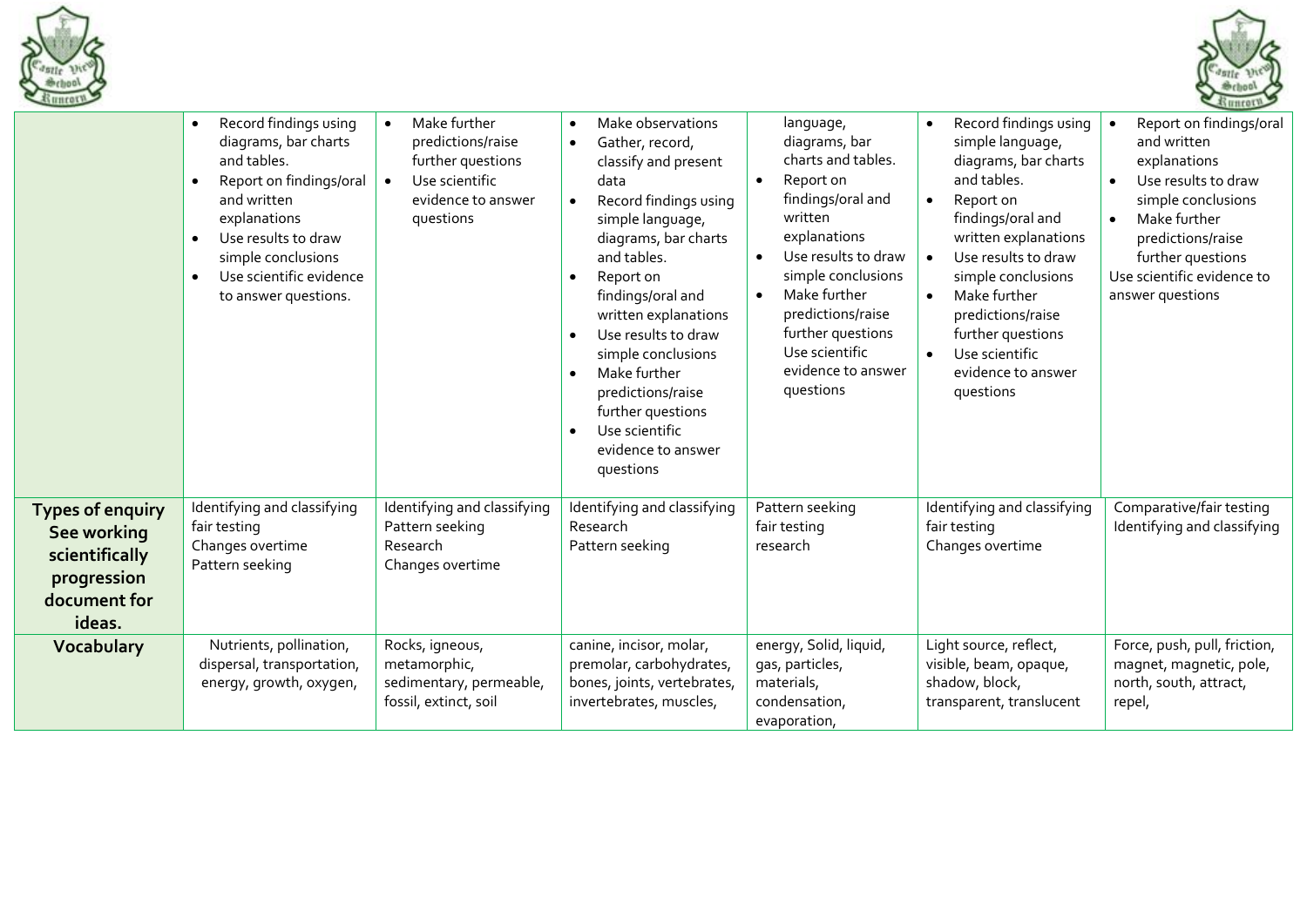



| $\bullet$<br>food.<br>Leaves absorb sunlight<br>$\bullet$<br>and carbon dioxide.<br>The life cycle of a<br>$\bullet$<br>flower includes<br>germination, growing<br>and flowering,<br>pollination,<br>fertilisation and seed<br>formation and seed<br>dispersal.<br>Germination is when a<br>$\bullet$<br>seed starts to grow. | Fossils are formed<br>when bones have<br>been trapped within<br>rocks.<br>Soil is a mixture of<br>rock, dead plants and<br>animals, air and<br>water.<br>Palaeontologists use<br>fossils to learn how<br>living things have<br>changed over time.<br>lgneous,<br>metamorphic and<br>sedimentary are the<br>three different types<br>of rock. | Muscles are<br>$\bullet$<br>connected to bones<br>and are for<br>movement.<br>The main food groups<br>are carbohydrates,<br>proteins, fruit and<br>vegetables, dairy, oils<br>and spreads.<br>A skeleton is for<br>$\bullet$<br>support and<br>protection.<br>Incisors help you bite<br>and chew, Canines<br>are for tearing and<br>ripping, Molars help<br>you crush and grind<br>food. | Solids have a fixed<br>shape and volume.<br>Liquids fill the<br>$\bullet$<br>shape of a<br>container and have<br>a fixed volume.<br>Gases fill the shape<br>$\bullet$<br>and the volume of<br>a container.<br>Evaporation is<br>when water is<br>heated and turns<br>into gas. | We need light so that<br>we can see.<br>Dark is the absence of<br>light.<br>Light from the sun<br>$\bullet$<br>can be dangerous and<br>you should never look<br>directly at it.<br>A shadow is when a<br>$\bullet$<br>light is blocked by an<br>opaque object. | A textured surface<br>allows an object to<br>move slower, a<br>smoother surface<br>allows an object to<br>move faster.<br>A force is a push or a<br>pull on an object.<br>Magnets have two<br>poles - a north pole<br>and a south pole.<br>When a magnet<br>attracts, the poles<br>stick together. When<br>a magnet repels, the<br>poles push apart. |
|-------------------------------------------------------------------------------------------------------------------------------------------------------------------------------------------------------------------------------------------------------------------------------------------------------------------------------|----------------------------------------------------------------------------------------------------------------------------------------------------------------------------------------------------------------------------------------------------------------------------------------------------------------------------------------------|------------------------------------------------------------------------------------------------------------------------------------------------------------------------------------------------------------------------------------------------------------------------------------------------------------------------------------------------------------------------------------------|--------------------------------------------------------------------------------------------------------------------------------------------------------------------------------------------------------------------------------------------------------------------------------|----------------------------------------------------------------------------------------------------------------------------------------------------------------------------------------------------------------------------------------------------------------|------------------------------------------------------------------------------------------------------------------------------------------------------------------------------------------------------------------------------------------------------------------------------------------------------------------------------------------------------|
| Pride in appearance -                                                                                                                                                                                                                                                                                                         | Enquiry - considering                                                                                                                                                                                                                                                                                                                        | Enquiry and curiosity -                                                                                                                                                                                                                                                                                                                                                                  | Curiosity and                                                                                                                                                                                                                                                                  | Enquiry and curiosity -                                                                                                                                                                                                                                        | Creativity - testing forces                                                                                                                                                                                                                                                                                                                          |
|                                                                                                                                                                                                                                                                                                                               | Learning from mistakes -<br>accepting that their first<br>idea may not have been<br>the best and being willing<br>to try something<br>different.                                                                                                                                                                                             |                                                                                                                                                                                                                                                                                                                                                                                          | Investigating boiling<br>point - trying again and<br>making changes.                                                                                                                                                                                                           | investigating.                                                                                                                                                                                                                                                 | Learning to be gracious in<br>defeat - If their designs do<br>not win.<br>Enquiry - testing the<br>poles.                                                                                                                                                                                                                                            |
| Music knowledge from                                                                                                                                                                                                                                                                                                          | Geography                                                                                                                                                                                                                                                                                                                                    | Living things and their                                                                                                                                                                                                                                                                                                                                                                  | <b>History skills</b>                                                                                                                                                                                                                                                          | <b>States of matter</b>                                                                                                                                                                                                                                        | <b>Animals including humans</b>                                                                                                                                                                                                                                                                                                                      |
| pitch and dynamics.                                                                                                                                                                                                                                                                                                           | A globe is a<br>representation of the<br>Earth.<br>A map is a pictorial<br>representation of the<br>Earth/the globe.                                                                                                                                                                                                                         | To sort and classify<br>$\bullet$<br>living things, dead<br>things, and things<br>that have never been<br>alive.<br>To know a variety of<br>plants and animals in                                                                                                                                                                                                                        | past.<br>To be able to<br>$\bullet$<br>explain why a<br>particular mode of<br>transport is from a<br>particular time<br>period. I.e. a steam                                                                                                                                   | shape and volume.<br>Liquids fill the shape<br>of a container and<br>have a fixed volume.<br>Gases fill the shape<br>and the volume of a<br>container.                                                                                                         | Animals need food,<br>water, shelter and<br>space to survive.<br>The food groups are:<br>carbohydrates,<br>proteins, fruit and<br>vegetables, dairy, oils<br>and spreads.                                                                                                                                                                            |
|                                                                                                                                                                                                                                                                                                                               | Plants make their own<br>Looking after the plant.<br>Songs focusing on                                                                                                                                                                                                                                                                       | different rocks and why?<br>We live on Earth                                                                                                                                                                                                                                                                                                                                             | lots of questioning<br>habitat<br>their habitats,                                                                                                                                                                                                                              | adaptability-<br>No electricity in the<br>train is older                                                                                                                                                                                                       | lots of questioning and<br>Solids have a fixed                                                                                                                                                                                                                                                                                                       |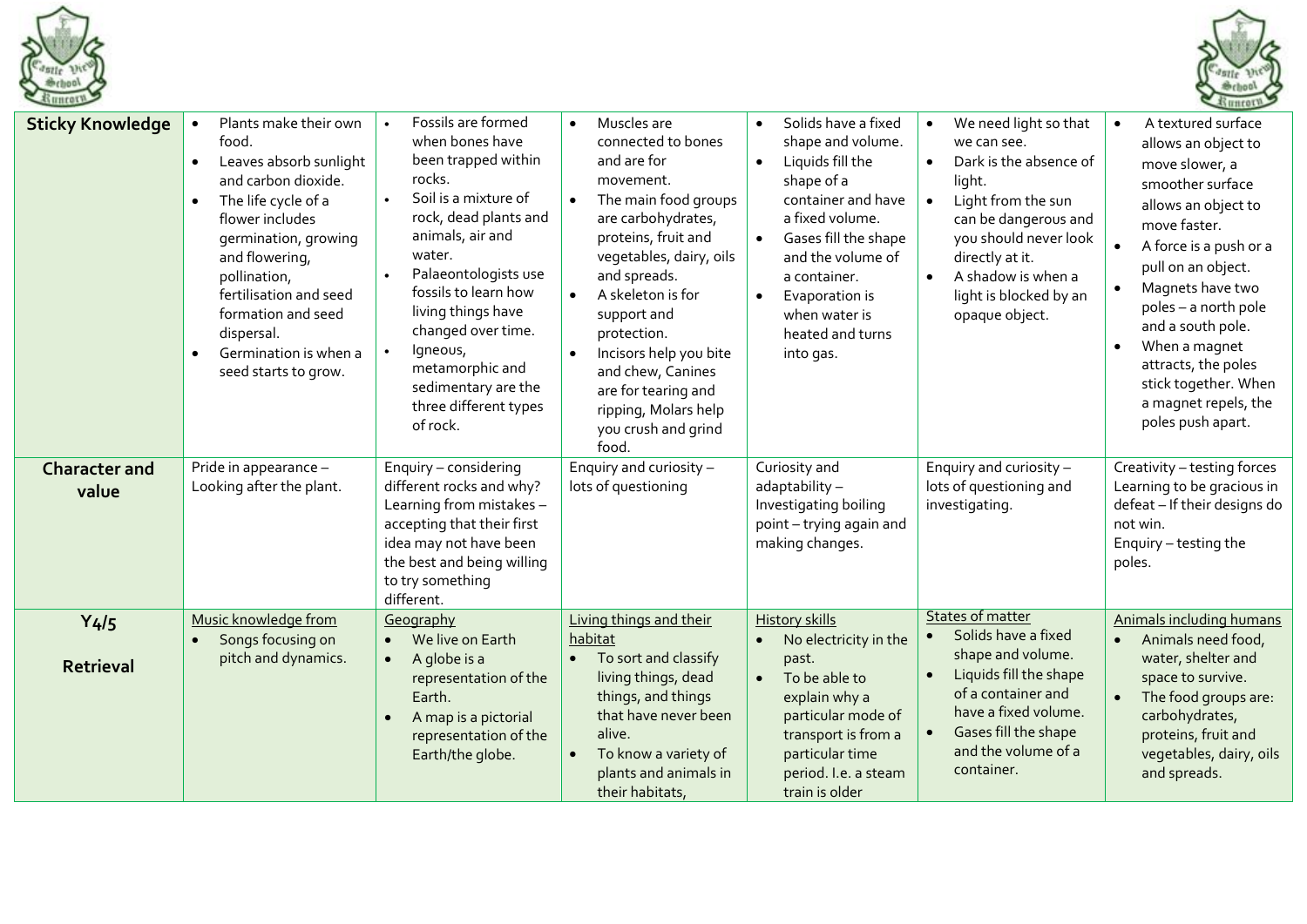



|            |                                                                                                                                                                                                                                                                                                                                                                                                                                                                                                                                                                                                            |                                                                                                                                                                                                                                                                                                                                                                                                                                                                                                                                                                                                                                                                   | including<br>microhabitats.<br>To construct a simple<br>$\bullet$<br>food chain.                                                                                                                                                                                                                                                                                                                                                                                                                                                                                              | because it does not<br>run on electricity.<br>$\bullet$                                                                                                                                                                                                                                                                                                                                                                                                                                                                                             | Boiling point is 100<br>degrees.<br>Freezing point is o<br>$\bullet$<br>degrees.                                                                                                                                                                                                                                                                                                                                                                                                                                                                                                                                                                                | Incisors help you bite<br>and chew, Canines are<br>for tearing and<br>ripping, Molars help<br>you crush and grind<br>food.                                                                                                                                                                                                                                                                                                                                                                                                                                                  |
|------------|------------------------------------------------------------------------------------------------------------------------------------------------------------------------------------------------------------------------------------------------------------------------------------------------------------------------------------------------------------------------------------------------------------------------------------------------------------------------------------------------------------------------------------------------------------------------------------------------------------|-------------------------------------------------------------------------------------------------------------------------------------------------------------------------------------------------------------------------------------------------------------------------------------------------------------------------------------------------------------------------------------------------------------------------------------------------------------------------------------------------------------------------------------------------------------------------------------------------------------------------------------------------------------------|-------------------------------------------------------------------------------------------------------------------------------------------------------------------------------------------------------------------------------------------------------------------------------------------------------------------------------------------------------------------------------------------------------------------------------------------------------------------------------------------------------------------------------------------------------------------------------|-----------------------------------------------------------------------------------------------------------------------------------------------------------------------------------------------------------------------------------------------------------------------------------------------------------------------------------------------------------------------------------------------------------------------------------------------------------------------------------------------------------------------------------------------------|-----------------------------------------------------------------------------------------------------------------------------------------------------------------------------------------------------------------------------------------------------------------------------------------------------------------------------------------------------------------------------------------------------------------------------------------------------------------------------------------------------------------------------------------------------------------------------------------------------------------------------------------------------------------|-----------------------------------------------------------------------------------------------------------------------------------------------------------------------------------------------------------------------------------------------------------------------------------------------------------------------------------------------------------------------------------------------------------------------------------------------------------------------------------------------------------------------------------------------------------------------------|
| Year $4/5$ | <b>Natural Disasters</b><br>Sound (4)<br>Enquiry question:<br>What causes the sound of<br>thunder?<br>Knowledge:<br>To find patterns<br>$\bullet$<br>between the pitch of a<br>sound and features of<br>the object that<br>produced it.<br>To find patterns<br>$\bullet$<br>between the volume of<br>a sound and the<br>strength of the<br>vibrations that<br>produced it.<br>To know that sounds<br>$\bullet$<br>are made through<br>vibrations.<br>To know that<br>$\bullet$<br>vibrations from sounds<br>travel through a<br>medium to the ear.<br>To know that sounds<br>get fainter with<br>distance. | <b>Roman Impact</b><br>Earth and Space (Y5)<br>Enquiry question:<br>What would happen if the<br>earth stopped moving?<br>Knowledge:<br>To know that the sun<br>$\bullet$<br>is a star in the centre<br>of the solar system.<br>To know that there<br>are 8 planets and to<br>know their order<br>from the sun.<br>To know that the<br>Earth and other<br>planets orbit the sun<br>in the solar system.<br>To know that the<br>$\bullet$<br>moon orbits the Earth<br>in about 28 days.<br>To know that the<br>$\bullet$<br>sun, Earth and moon<br>are approximately<br>spherical bodies.<br>To use the idea of the<br>Earth's rotation to<br>explain day and night | North West V Italy V<br>Alaska<br>Living things and their<br>habitats 4<br>Enquiry question:<br>How do habitats differ in<br>the North West, Italy and<br>Alaska?<br>Knowledge:<br>To recognise that<br>living things can be<br>grouped in a variety<br>of ways. $(4)$<br>To explore and use<br>classification keys to<br>help group, identify<br>and name a variety of<br>living things in their<br>local and wider<br>environment. (4)<br>To recognise that<br>$\bullet$<br>environments can<br>change and this can<br>sometimes pose<br>dangers to living<br>things. $(4)$ | Electricity<br>Enquiry question:<br>Do you need a battery<br>to make electricity<br>work?<br>Knowledge:<br>To identify<br>$\bullet$<br>common<br>appliances that run<br>on electricity<br>To be able to<br>$\bullet$<br>construct a simple<br>series electrical<br>circuit, identifying<br>and naming its<br>basic parts,<br>including cells,<br>wires, bulbs,<br>switches and<br>buzzers.<br>To identify<br>$\bullet$<br>whether or not a<br>lamp will light in a<br>simple series<br>circuit, based on<br>whether or not the<br>lamp is part of a | <b>Anglo Saxons V Vikings</b><br>Property and change of<br>materials $(Y_5)$<br><b>Enquiry question:</b><br>Vikings made glue out of<br>milk. Can we find out how<br>they did it and see how<br>well it sticks things?<br>Knowledge:<br>To compare and<br>$\bullet$<br>group together<br>everyday materials on<br>the basis of their<br>properties.<br>To know that some<br>materials will dissolve<br>in liquid to form a<br>solution, and describe<br>how to recover a<br>substance from a<br>solution<br>To know the uses and<br>give reasons based on<br>fair tests for the uses<br>of everyday materials.<br>To demonstrate that<br>dissolving, mixing and | North West V Italy V<br>Alaska<br>Animals including<br>humans 4/5<br>Enquiry question:<br>Does an elephant calf take<br>the same length of time to<br>develop in the womb as a<br>human?<br>Knowledge:<br>To know the basic<br>parts of the digestive<br>system. $(4)$<br>To describe the<br>simple functions of<br>the basic parts of the<br>digestive system in<br>humans. $(4)$<br>To construct and<br>interpret a variety of<br>food chains<br>identifying producers,<br>predators and prey.<br>(4)<br>To describe the<br>changes as human's<br>develop to old age. (5) |
|            | Investigation skills:                                                                                                                                                                                                                                                                                                                                                                                                                                                                                                                                                                                      | and the apparent                                                                                                                                                                                                                                                                                                                                                                                                                                                                                                                                                                                                                                                  | Investigation skills:                                                                                                                                                                                                                                                                                                                                                                                                                                                                                                                                                         | complete loop with<br>a battery.                                                                                                                                                                                                                                                                                                                                                                                                                                                                                                                    | changes of state are<br>reversible changes                                                                                                                                                                                                                                                                                                                                                                                                                                                                                                                                                                                                                      | Investigation skills:                                                                                                                                                                                                                                                                                                                                                                                                                                                                                                                                                       |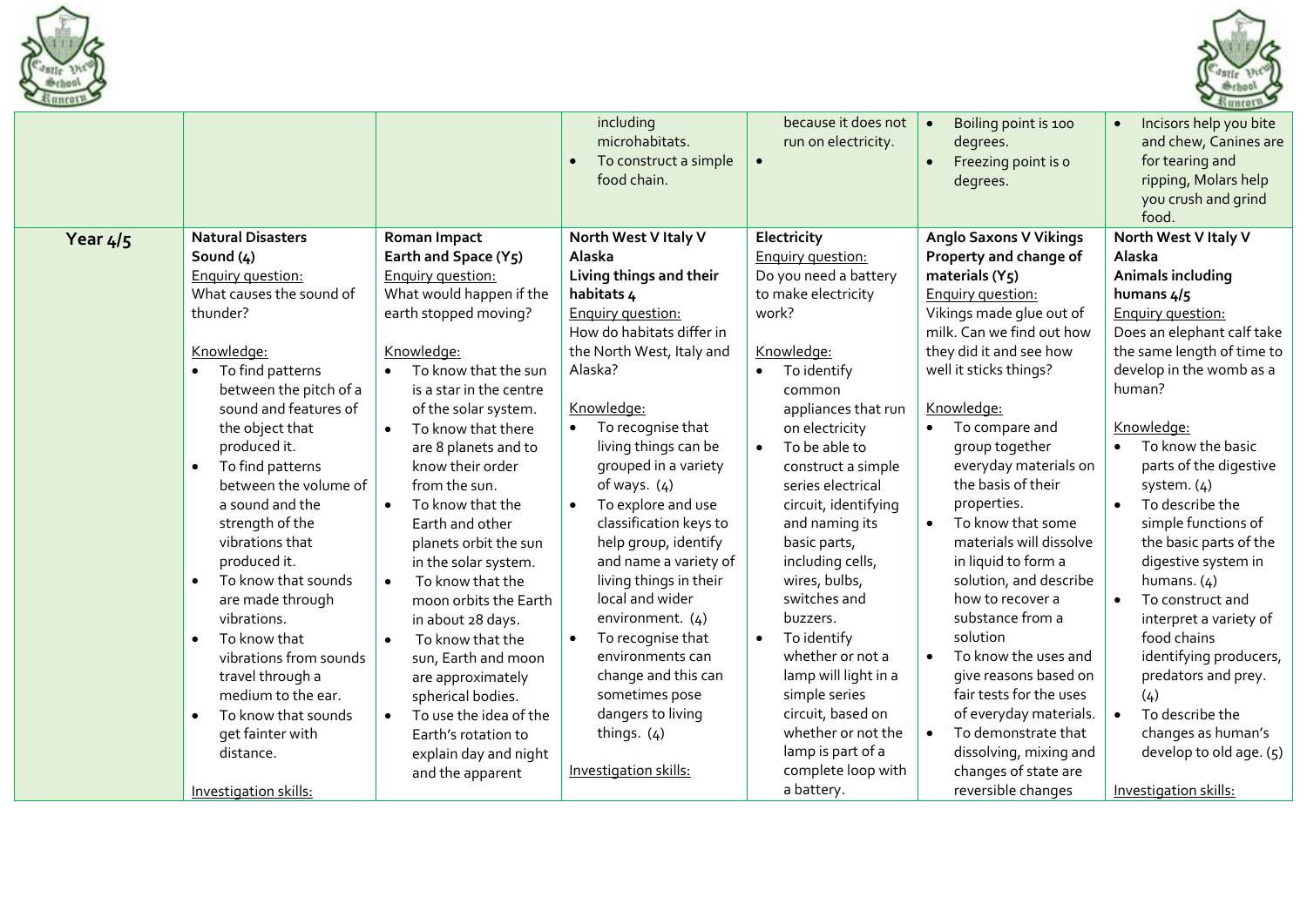



|                                                                                                                                                                                                                                                                                                                                                                                                                                                                                                                                                                                                                                                                                                    |                                                                                                                                                                                                                                                                                                                                                                                                                                                                |                                                                                                                                                                                                                                                                                                                                                                                                                                                                                                                                                                                                                                             |                                                                                                                                                                                                                                                                                                                                                                                                                                                                                                                                                                                                                                                                                                                                                        |                                                                                                                                                                                                                                                                                                                                                                                                                                                                                                                                                                                                                                                                                                                                                              | $\frac{4}{3}$ uncory                                                                                                                                                                                                                                                                                                                                                                                                                                                                                                                                                                                                                                                                                                                                                                                                      |
|----------------------------------------------------------------------------------------------------------------------------------------------------------------------------------------------------------------------------------------------------------------------------------------------------------------------------------------------------------------------------------------------------------------------------------------------------------------------------------------------------------------------------------------------------------------------------------------------------------------------------------------------------------------------------------------------------|----------------------------------------------------------------------------------------------------------------------------------------------------------------------------------------------------------------------------------------------------------------------------------------------------------------------------------------------------------------------------------------------------------------------------------------------------------------|---------------------------------------------------------------------------------------------------------------------------------------------------------------------------------------------------------------------------------------------------------------------------------------------------------------------------------------------------------------------------------------------------------------------------------------------------------------------------------------------------------------------------------------------------------------------------------------------------------------------------------------------|--------------------------------------------------------------------------------------------------------------------------------------------------------------------------------------------------------------------------------------------------------------------------------------------------------------------------------------------------------------------------------------------------------------------------------------------------------------------------------------------------------------------------------------------------------------------------------------------------------------------------------------------------------------------------------------------------------------------------------------------------------|--------------------------------------------------------------------------------------------------------------------------------------------------------------------------------------------------------------------------------------------------------------------------------------------------------------------------------------------------------------------------------------------------------------------------------------------------------------------------------------------------------------------------------------------------------------------------------------------------------------------------------------------------------------------------------------------------------------------------------------------------------------|---------------------------------------------------------------------------------------------------------------------------------------------------------------------------------------------------------------------------------------------------------------------------------------------------------------------------------------------------------------------------------------------------------------------------------------------------------------------------------------------------------------------------------------------------------------------------------------------------------------------------------------------------------------------------------------------------------------------------------------------------------------------------------------------------------------------------|
| Ask and generate<br>$\bullet$<br>relevant questions<br>Plan an investigation<br>$\bullet$<br>Identify variables to<br>$\bullet$<br>change and measure<br>Identify equipment<br>$\bullet$<br>Make a simple<br>$\bullet$<br>prediction and<br>observations<br>take accurate<br>$\bullet$<br>measurements using a<br>range of equipment<br>Gather, record, classify<br>$\bullet$<br>and present data<br>Record findings using<br>$\bullet$<br>simple language,<br>diagrams, bar charts<br>and tables.<br>Use results to draw<br>$\bullet$<br>simple conclusions<br>Make further<br>$\bullet$<br>predictions/raise<br>further questions<br>Use scientific evidence<br>$\bullet$<br>to answer questions | movement of the sun<br>across the sky.<br><b>Investigation skills:</b><br>Ask and generate<br>relevant questions<br>Make<br>$\bullet$<br>observations/take<br>accurate<br>measurements using<br>a range of equipment<br>Record findings using<br>$\bullet$<br>simple language,<br>diagrams, bar charts<br>and tables.<br>Make further<br>$\bullet$<br>predictions/raise<br>further questions<br>Use scientific<br>$\bullet$<br>evidence to answer<br>questions | Ask and generate<br>$\bullet$<br>relevant questions<br>Identify equipment<br>$\bullet$<br>Make a simple<br>$\bullet$<br>prediction<br>Make<br>$\bullet$<br>observations/take<br>accurate<br>measurements using<br>a range of equipment<br>Classify living things<br>$\bullet$<br>Record findings using<br>simple language,<br>diagrams, bar charts<br>and tables.<br>Report on<br>$\bullet$<br>findings/oral and<br>written explanations<br>Use results to draw<br>$\bullet$<br>simple conclusions<br>Make further<br>$\bullet$<br>predictions/raise<br>further questions<br>Use scientific<br>$\bullet$<br>evidence to answer<br>questions | To recognise that a<br>$\bullet$<br>switch opens and<br>closes a circuit and<br>associate this with<br>whether or not a<br>lamp lights in a<br>simple series circuit<br>To recognise some<br>$\bullet$<br>common<br>conductors and<br>insulators, and<br>associate metals<br>with being good<br>conductors.<br>Investigation skills:<br>Ask and generate<br>$\bullet$<br>relevant questions<br>Plan an<br>$\bullet$<br>investigation<br>Identify variables<br>$\bullet$<br>to change and<br>measure<br>Identify equipment<br>$\bullet$<br>Make a simple<br>$\bullet$<br>prediction<br>Make<br>$\bullet$<br>observations/take<br>accurate<br>measurements<br>using a range of<br>equipment<br>Report on<br>findings/oral and<br>written<br>explanations | To use their<br>$\bullet$<br>knowledge of solids,<br>liquids and gases to<br>decide how mixtures<br>might be separated,<br>including through<br>filtering, sieving and<br>evaporating<br>To know that some<br>$\bullet$<br>changes result in the<br>formation of new<br>materials and that the<br>change is not usually<br>reversible (burning).<br>Investigation skills:<br>Plan scientific<br>$\bullet$<br>enquiries<br>Answer questions<br>$\bullet$<br>Identify with<br>$\bullet$<br>independence<br>variables to measure<br>and change<br>Take measurements<br>$\bullet$<br>and use repeat<br>readings<br>Record results/<br>$\bullet$<br>construct tables<br>Use results to make<br>$\bullet$<br>further predictions<br>and comparative fair<br>tests. | Ask and generate<br>$\bullet$<br>relevant questions<br>Identify equipment<br>$\bullet$<br>Make a simple<br>$\bullet$<br>prediction<br>Make observations<br>$\bullet$<br>Record findings using<br>$\bullet$<br>simple language,<br>diagrams, bar charts<br>and tables.<br>Use results to draw<br>$\bullet$<br>simple conclusions<br>$\bullet$<br>Make further<br>predictions/raise<br>further questions<br>Use scientific<br>$\bullet$<br>evidence to answer<br>questions<br>Use results to draw<br>$\bullet$<br>simple conclusions<br>Make further<br>$\bullet$<br>predictions/raise<br>further questions<br>Use scientific<br>$\bullet$<br>evidence to answer<br>questions<br>To make a series<br>$\bullet$<br>circuit that works and<br>name the<br>components in it.<br>To use lines to draw a<br>$\bullet$<br>circuit |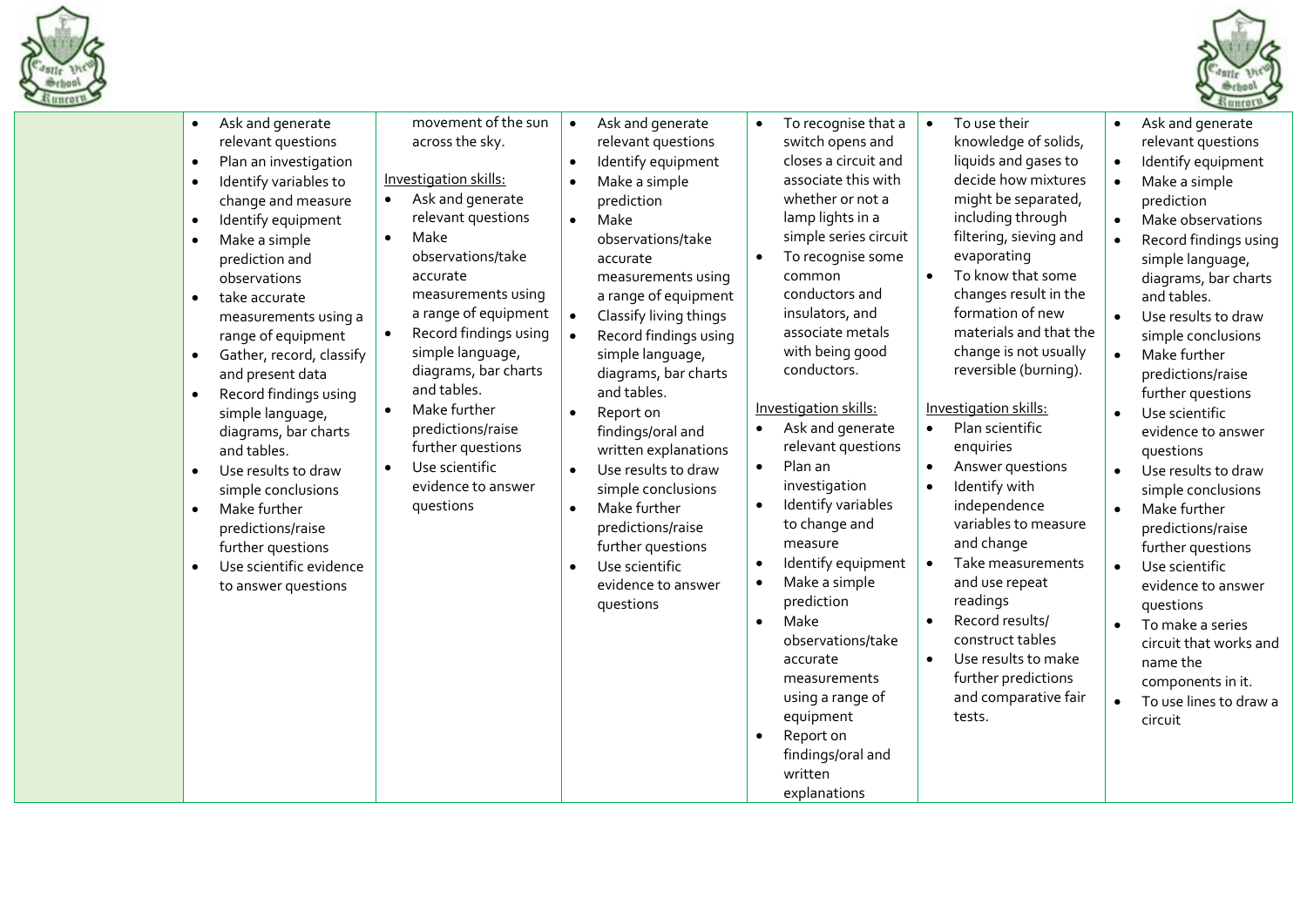



| <b>Types of enquiry</b><br>See working<br>scientifically<br>progression<br>document | Identifying and classifying<br>Research<br>Fair testing                                                                                                                                                                                                                                                                      | Identifying and<br>classifying<br>fair testing<br>Changes overtime                                                                                                                                                                                                                                                            | Pattern seeking<br>fair testing<br>research<br>Identifying and classifying                                                                                                                                                                                                                      | $\bullet$<br>Comparative/fair<br>testing<br>Identifying and<br>classifying                                                                                                                                                                                                                                                 | Identifying and<br>classifying<br>fair testing<br>Changes overtime                                                                                                                                                                                                                                                                         | Identifying and classifying<br>Pattern seeking<br>Research<br>Changes overtime                                                                                                                                                                                                                                                       |
|-------------------------------------------------------------------------------------|------------------------------------------------------------------------------------------------------------------------------------------------------------------------------------------------------------------------------------------------------------------------------------------------------------------------------|-------------------------------------------------------------------------------------------------------------------------------------------------------------------------------------------------------------------------------------------------------------------------------------------------------------------------------|-------------------------------------------------------------------------------------------------------------------------------------------------------------------------------------------------------------------------------------------------------------------------------------------------|----------------------------------------------------------------------------------------------------------------------------------------------------------------------------------------------------------------------------------------------------------------------------------------------------------------------------|--------------------------------------------------------------------------------------------------------------------------------------------------------------------------------------------------------------------------------------------------------------------------------------------------------------------------------------------|--------------------------------------------------------------------------------------------------------------------------------------------------------------------------------------------------------------------------------------------------------------------------------------------------------------------------------------|
| Vocabulary                                                                          | Amplitude, volume, pitch,<br>instruments, wave,<br>strength, vibrations                                                                                                                                                                                                                                                      | Axis, Rotation,<br>constellation, Mercury,<br>Venus, Mars, Jupiter,<br>Saturn, Uranus, Neptune,<br>planets, solar system,<br>rotate, orbit,                                                                                                                                                                                   | Classification, habitat,<br>Environment, hibernate,<br>flowering, nonflowering,<br>invertebrate,                                                                                                                                                                                                | electric current,<br>crocodile clips, wires,<br>bulb, cell, battery<br>holder, motor, buzzer,<br>switch, conductor,<br>electrical insulator,<br>component.                                                                                                                                                                 | Transparent,<br>Evaporation, Dissolving,<br>sediment, conductor,<br>irreversible, reversible,<br>insulator, permeable,<br>soluble                                                                                                                                                                                                          | Foetus, Embryo, Womb,<br>Growth, Development,<br>Dispersal, cell, pollination,<br>metamorphosis,                                                                                                                                                                                                                                     |
| <b>Sticky Knowledge</b>                                                             | Sound is produced<br>when an object<br>vibrates.<br>Sound travel can be<br>blocked.<br>Changing the shape,<br>$\bullet$<br>size and material of an<br>object will change the<br>sound it produces.<br><b>Bigger vibrations</b><br>$\bullet$<br>produce louder sounds<br>and smaller vibrations<br>produce quieter<br>sounds. | The Moon orbits the<br>Earth. It takes about<br>28 days to complete<br>its orbit.<br>Earth takes 36514<br>days to complete its<br>orbit around the Sun.<br>The Earth rotates<br>(spins) on its axis<br>every 24 hours<br>The planets in order -<br>Mercury, Venus,<br>Earth, Mars, Jupiter,<br>Saturn, Uranus and<br>Neptune. | Environmental<br>change affects<br>different habitats in<br>different ways<br>An organism is a<br>living thing.<br>Different organisms<br>are affected by<br>environmental<br>change.<br>Humans can cause<br>the environment to<br>change. This can be<br>positive or negative<br>human impact. | A source of<br>$\bullet$<br>electricity (mains<br>or battery) is<br>needed for<br>electrical devices to<br>work.<br>Metals are good<br>conductors.<br>Conductors allow<br>electricity to pass<br>through them,<br>whereas insulators<br>do not.<br>A complete circuit<br>$\bullet$<br>is needed for<br>electricity to flow | Mixtures can be<br>$\bullet$<br>separated by<br>filtering, sieving and<br>evaporation.<br>Some changes to<br>materials such as<br>dissolving, mixing<br>and changes of state<br>are reversible.<br>Some changes such<br>as burning wood,<br>rusting and mixing<br>vinegar with<br>bicarbonate of soda<br>result in the<br>formation of new | Metamorphosis is<br>$\bullet$<br>when some young<br>animals undergo a<br>change before<br>becoming adults<br>(caterpillars and<br>tadpoles).<br>Living things can be<br>classified as producers,<br>predators and prey<br>according to their<br>place in the food<br>chain.<br>Puberty prepares our<br>$\bullet$<br>bodies for being |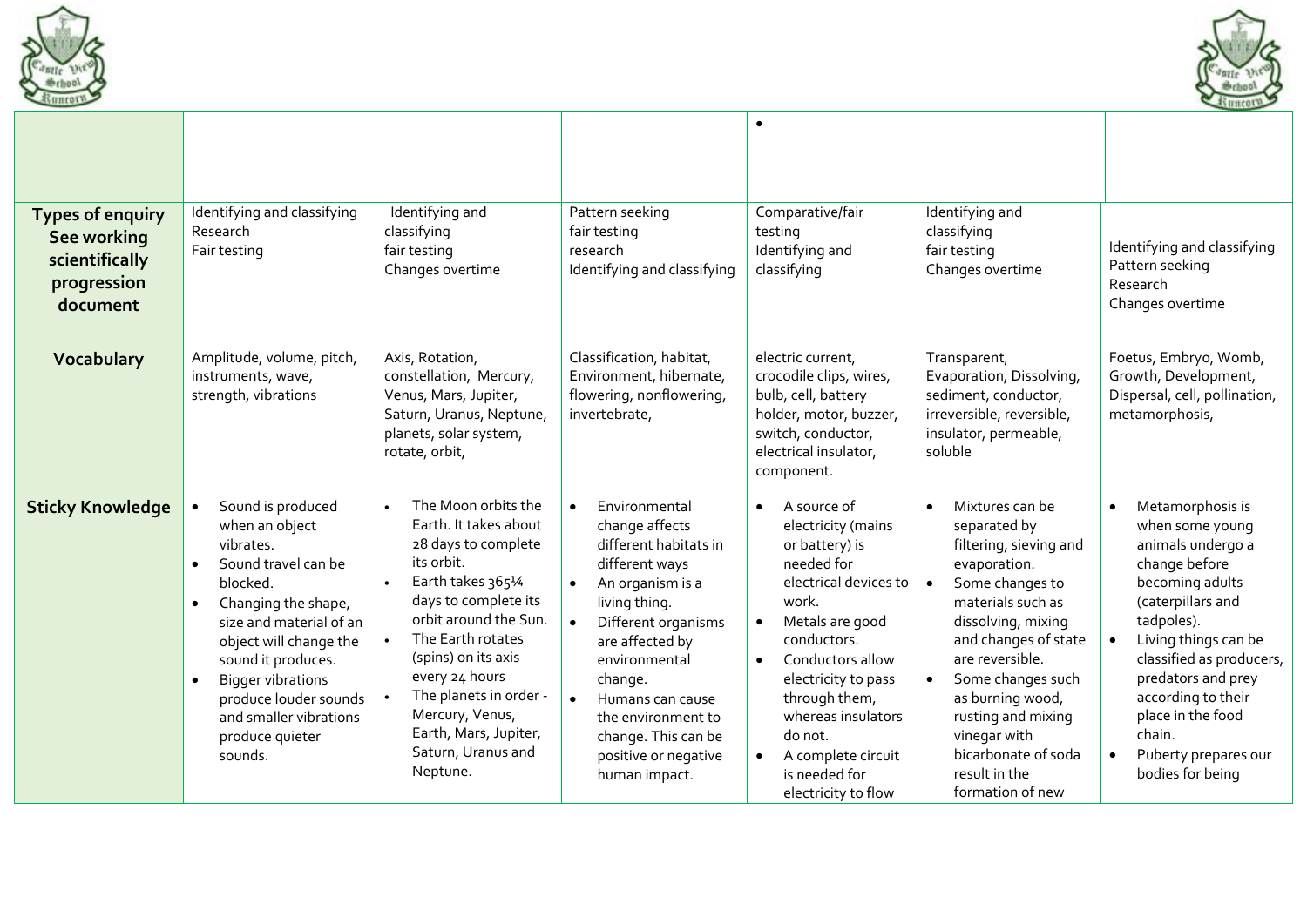



| <b>Character and</b><br>values        | Curiosity and enquiry -<br>raising questions, how and<br>why?                                                                                                                                                                                                                                                                                                      | Curiosity and enquiry -<br>raising questions, how<br>and why?                                                                                                                                                                                                                                               | Adaptation-<br>understanding that living<br>things adapt due to the<br>environment.                                                                                                                                                                                     | and devices to<br>work.<br>$\bullet$<br>Willingness to $try -$<br>creating numerous<br>circuits until they get<br>the results that they<br>want.<br>Adaptability - adapting<br>their circuits.                                                                                             | materials and these<br>are irreversible.<br>Curiosity - What if<br>Raising investigative<br>questions.<br>Learning from mistakes<br>and adaptability - building<br>on mistakes and making<br>changes to their<br>ideas/plans.                                                                                 | adults, and<br>reproduction.<br>Empathy - for the prey.<br>Acceptance - that is the<br>cycle of life and the<br>importance of that.                                                                                                                                                                                                                                                                                                                           |
|---------------------------------------|--------------------------------------------------------------------------------------------------------------------------------------------------------------------------------------------------------------------------------------------------------------------------------------------------------------------------------------------------------------------|-------------------------------------------------------------------------------------------------------------------------------------------------------------------------------------------------------------------------------------------------------------------------------------------------------------|-------------------------------------------------------------------------------------------------------------------------------------------------------------------------------------------------------------------------------------------------------------------------|--------------------------------------------------------------------------------------------------------------------------------------------------------------------------------------------------------------------------------------------------------------------------------------------|---------------------------------------------------------------------------------------------------------------------------------------------------------------------------------------------------------------------------------------------------------------------------------------------------------------|---------------------------------------------------------------------------------------------------------------------------------------------------------------------------------------------------------------------------------------------------------------------------------------------------------------------------------------------------------------------------------------------------------------------------------------------------------------|
| Y <sub>5</sub> /6<br><b>Retrieval</b> | Forces<br>To be able to compare<br>how things move on<br>different surfaces.<br>Notice that some<br>$\bullet$<br>forces need contact<br>between two objects,<br>but magnetic forces<br>can act at a distance.<br>Magnets attract and<br>repel some materials<br>and not others.<br>Know that magnets<br>have two poles and<br>which ones will attract<br>or repel. | Light<br>• We need light to see<br>things.<br>Dark is when there is<br>no light.<br>Opaque - cannot see<br>through it,<br>transparent-see<br>through.<br>Light from the sun<br>can be dangerous and<br>we can protect our<br>eyes by<br>Shadows are formed<br>when light is blocked<br>by an opaque object. | Electricity<br>Can name and<br>$\bullet$<br>identify common<br>appliances that run<br>on electricity.<br>Can construct a<br>$\bullet$<br>simple series<br>electrical circuit.<br>A switch opens and<br>$\bullet$<br>closes a circuit.<br>Metals are good<br>conductors. | Living things and their<br>habitat<br>Living things can<br>$\bullet$<br>be grouped in a<br>variety of ways.<br>Can use<br>$\bullet$<br>classification keys<br>to identify living<br>things in their<br>environment.<br>Environments can<br>change and this<br>can affect living<br>things. | Animals including humans<br>Know and describe<br>the functions of the<br>basic parts of the<br>digestive system.<br>Can construct and<br>interpret a variety of<br>food chains<br>identifying producers,<br>predators and prey.<br>Can describe the<br>$\bullet$<br>changes as human's<br>develop to old age. | Animals including humans<br>Animals need food,<br>water, shelter and<br>space to survive.<br>Animals do not make<br>$\bullet$<br>their own food.<br>Animals/humans need<br>$\bullet$<br>the right types and<br>amount of nutrition<br>and they get this from<br>what they eat.<br>We have muscles for<br>$\bullet$<br>movements.<br>Humans and some<br>other animals have a<br>skeleton to support<br>and protect muscles<br>and gives the body its<br>shape. |
| Year $5/6$                            | North West v Italy v<br>Alaska v Rainforest<br>Forces Yr 5:                                                                                                                                                                                                                                                                                                        | <b>Crime and Punishment</b><br>Light (Yr 6)<br>Enquiry question:                                                                                                                                                                                                                                            | Runcorn through the<br>years<br>Electricity                                                                                                                                                                                                                             | Runcorn through the<br>years<br>Living things and their<br>habitat Y <sub>5</sub> /6                                                                                                                                                                                                       | World War 2<br>Animals, including<br>humans (Y6) + Puberty<br>for Y <sub>5</sub>                                                                                                                                                                                                                              | <b>Evolution and</b><br>inheritance                                                                                                                                                                                                                                                                                                                                                                                                                           |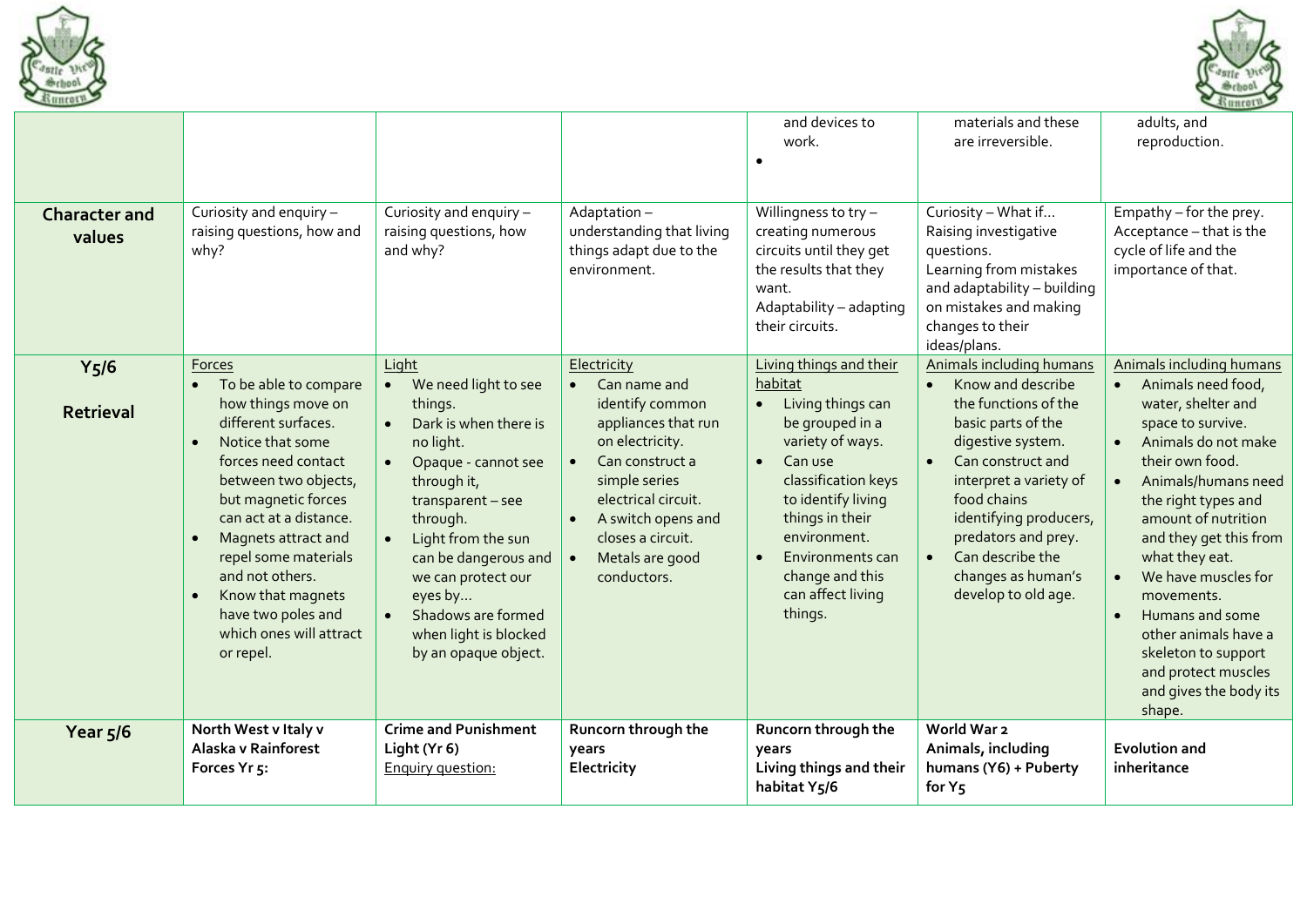



|                                      |                                  |                                 |                                   |                                   | $\frac{33}{23}$ lintory           |
|--------------------------------------|----------------------------------|---------------------------------|-----------------------------------|-----------------------------------|-----------------------------------|
| <b>Enquiry Question: Which</b>       | How can police officers          | <b>Enquiry question: How</b>    | <b>Enquiry question: Have</b>     | Enquiry question: How can         | Enquiry question: How             |
| shaped parachute slows               | use light to solve a crime?      | and why has the                 | the wildlife animals in           | exercise, diet and drugs          | have humans evolved?              |
| down the sky diver the               |                                  | electricity form at             | Halton changed over               | affect our bodies?                |                                   |
| most?                                | Knowledge:                       | Daresbury laboratories          | time?                             |                                   | Knowledge:                        |
|                                      | To know that light<br>$\bullet$  | changed over the years?         |                                   | Knowledge:                        | To know that<br>$\bullet$         |
| Knowledge:                           | appears to travel in             |                                 | Knowledge:                        | To know the changes               | characteristics are               |
| Explain that                         | straight lines.                  | Knowledge:                      | To know the<br>$\bullet$          | experienced in                    | passed from parents.              |
| unsupported objects                  | To know how<br>$\bullet$         | To know how to                  | differences in the                | puberty. (School                  | To know that fossils<br>$\bullet$ |
| fall towards Earth                   | rainbows are formed.             | construct a simple              | life cycles of a                  | nurse talk)                       | provide information               |
| because of gravity                   | To know why<br>$\bullet$         | series circuit (building        | mammal,                           | To identify and name<br>$\bullet$ | about living things               |
| Identify the effects of<br>$\bullet$ | shadows are formed.              | on yr 4/5).                     | amphibian, insect                 | the main parts of the             | that inhabited the                |
| air, water and friction              | To explain why                   | To understand that<br>$\bullet$ | and a bird. $(5)$                 | human circulatory                 | Earth millions of years           |
| as a resistance that act             | shadows have the                 | the number and                  | To describe the life<br>$\bullet$ | system (the heart,                | ago.                              |
| between moving                       | same shape as the                | voltage of cells in a           | process of                        | blood vessels and the             | To recognise that<br>$\bullet$    |
| surfaces                             | objects that cast                | circuit can affect the          | reproduction in                   | blood.                            | living things have                |
| Recognise that<br>$\bullet$          | them using the idea              | components such as              | some plants and                   | To know the<br>$\bullet$          | changed over time.                |
| levers/gears and                     | light travels in                 | brightness of a lamp            | animals including                 | functions of the heart,           | To recognise that<br>$\bullet$    |
| pulleys allow a small                | straight lines.                  | or volume of a                  | humans. $(5)$                     | blood vessels and                 | living things produce             |
| force to have a greater              | To know that we see<br>$\bullet$ | buzzer.                         | PSHE/RSE                          | blood.                            | offspring of the same             |
| effect.                              | things because light             | To compare and give             | To understand that<br>$\bullet$   | To recognise what<br>$\bullet$    | kind.                             |
|                                      | travels from light               | reasons for variations          | we can classify                   | makes a healthy                   | To know that<br>$\bullet$         |
| <b>Investigation Skills:</b>         | sources to our eyes.             | in how components               | things into groups                | lifestyle.                        | normally offspring                |
| Plan scientific<br>$\bullet$         | To know that light<br>$\bullet$  | function, Inc. the              | based on                          | To understand the                 | vary and are not                  |
| enquiries                            | can travel from light            | brightness of a bulb,           | similarities and                  | impact of diet,                   | identical to their                |
| Answer questions                     | sources to objects               | the loudness of                 | differences. (6)                  | exercise, drugs and               | parents.                          |
| Identify with                        | and then to our eyes.            | buzzers and the                 | To describe how                   | lifestyle on the way              | To know that animals              |
| independence                         |                                  | on/off switches.                | living things are                 | their bodies function.            | have adapted to suit              |
| variables to measure                 | Investigation skills:            | To know and use                 | classified including,             | (PSHE Links)                      | their environment.                |
| and change                           | Plan scientific<br>$\bullet$     | recognised symbols              | micro-organisms,                  | $\bullet$<br>To understand that   | To know that<br>$\bullet$         |
| Take measurements                    | enquiries                        | when representing a             | plants and animals.               | blood transports                  | adaptation may lead               |
| and use repeat                       | Answer questions<br>$\bullet$    | simple circuit in a             | (6)                               | nutrients and water               | to evolution.                     |
| readings                             | Identify with<br>$\bullet$       | diagram.                        | To be able to<br>$\bullet$        | around the body                   | To know that<br>$\bullet$         |
| Record results/                      | independence                     | To understand how to            | classify plants and               | through capillaries.              | characteristics may be            |
| construct tables                     | variables to measure             | stay safe when                  | animals based on                  |                                   | different to how they             |
|                                      | and change                       |                                 | specific                          | Investigation skills:             | were originally and a             |
|                                      |                                  |                                 |                                   | Answer questions                  |                                   |
|                                      |                                  |                                 |                                   |                                   |                                   |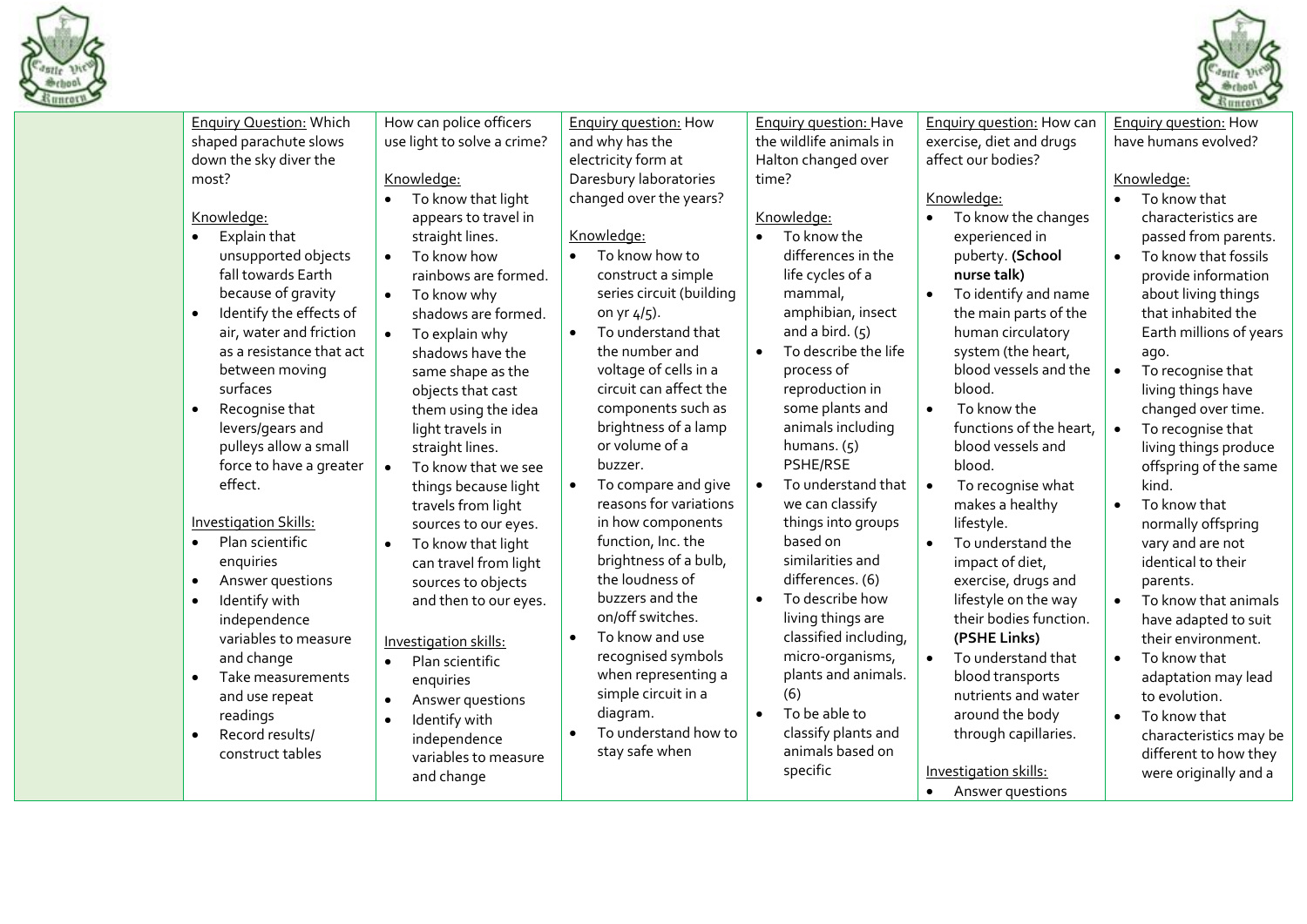



|                                                                                                   |                                                                                                                                                                                                                                                                                                                                            |                                                                                                                                                                                                                                                                                                                                                                                                                                            |                                                                                                                                                                                                                                                                                                                                                                                                                                                                                                                                                                                                    |                                                                                                                                                                                                                                                                                                                                                                                                                                                                                                                                                                                            |                                                                                                                                                                                   | $\sim$                                                                                                                                                                                                                                                                                                                                                                                                                                                                                                  |
|---------------------------------------------------------------------------------------------------|--------------------------------------------------------------------------------------------------------------------------------------------------------------------------------------------------------------------------------------------------------------------------------------------------------------------------------------------|--------------------------------------------------------------------------------------------------------------------------------------------------------------------------------------------------------------------------------------------------------------------------------------------------------------------------------------------------------------------------------------------------------------------------------------------|----------------------------------------------------------------------------------------------------------------------------------------------------------------------------------------------------------------------------------------------------------------------------------------------------------------------------------------------------------------------------------------------------------------------------------------------------------------------------------------------------------------------------------------------------------------------------------------------------|--------------------------------------------------------------------------------------------------------------------------------------------------------------------------------------------------------------------------------------------------------------------------------------------------------------------------------------------------------------------------------------------------------------------------------------------------------------------------------------------------------------------------------------------------------------------------------------------|-----------------------------------------------------------------------------------------------------------------------------------------------------------------------------------|---------------------------------------------------------------------------------------------------------------------------------------------------------------------------------------------------------------------------------------------------------------------------------------------------------------------------------------------------------------------------------------------------------------------------------------------------------------------------------------------------------|
|                                                                                                   | Use results to make<br>$\bullet$<br>further predictions and<br>comparative fair tests.<br>Write a conclusion<br>$\bullet$<br>using the results to<br>prove outcomes<br>Use scientific evidence<br>$\bullet$<br>to support or refute<br>ideas.<br>Line drawing - draw<br>$\bullet$<br>arrows to show how a<br>force may affect an<br>object | Take measurements<br>$\bullet$<br>and use repeat<br>readings<br>Record results/<br>$\bullet$<br>construct tables<br>Use results to make<br>$\bullet$<br>further predictions<br>and comparative fair<br>tests.<br>Write a conclusion<br>$\bullet$<br>using the results to<br>prove outcomes<br>Use scientific<br>evidence to support<br>or refute ideas.<br>Give a presentation<br>of findings.<br>Line drawing - show<br>how light travels | working with<br>electricity.<br>Investigation skills:<br>Plan scientific<br>$\bullet$<br>enquiries<br>Answer questions<br>Identify with<br>$\bullet$<br>independence<br>variables to measure<br>and change<br>Take measurements<br>$\bullet$<br>and use repeat<br>readings<br>Record results/<br>$\bullet$<br>construct tables<br>Use results to make<br>$\bullet$<br>further predictions<br>and comparative fair<br>tests.<br>Write a conclusion<br>$\bullet$<br>using the results to<br>prove outcomes<br>To use lines to draw<br>$\bullet$<br>circuits and the<br>symbols accurately<br>(cell). | characteristics and<br>qive reasons. (6)<br>Investigation skills:<br>Plan scientific<br>$\bullet$<br>enquiries<br>Answer questions<br>Identify variables<br>to measure and<br>change with<br>independence<br>Take measures and<br>$\bullet$<br>use repeat readings<br>Record results/<br>$\bullet$<br>tables/classification<br>keys<br>Use results to make<br>$\bullet$<br>further predictions<br>and comparative<br>fair tests.<br>Write a conclusion<br>$\bullet$<br>using the results to<br>prove outcomes<br>Use scientific<br>$\bullet$<br>evidence to<br>support or refute<br>ideas. | Record results/<br>$\bullet$<br>construct tables<br>evidence to support<br>$\bullet$<br>or refute ideas.<br>Research<br>$\bullet$<br>Take measurements and<br>use repeat reading. | new species is<br>created.<br>To know that<br>$\bullet$<br>variation in offspring<br>can make animals<br>more or less able to<br>survive in particular<br>environments, e.g.<br>giraffes or the arctic<br>fox.<br>To know about the<br>$\bullet$<br>work of<br>palaeontologists such<br>as Mary Anning and<br>how Charles Darwin.<br>Investigation skills:<br>Answer questions<br>$\bullet$<br>Record results/<br>$\bullet$<br>construct tables<br>evidence to support<br>$\bullet$<br>or refute ideas. |
| <b>Types of enquiry</b><br>See working<br>scientifically<br>progression<br>document for<br>ideas. | Identifying and classifying<br>Pattern seeking<br>Research<br>Changes overtime                                                                                                                                                                                                                                                             | Pattern seeking<br>fair testing<br>research                                                                                                                                                                                                                                                                                                                                                                                                | Comparative/fair testing<br>Identifying and classifying                                                                                                                                                                                                                                                                                                                                                                                                                                                                                                                                            | Identifying and<br>classifying<br>fair testing<br>Changes overtime                                                                                                                                                                                                                                                                                                                                                                                                                                                                                                                         | Identifying and classifying<br>Research<br>Pattern seeking                                                                                                                        | Identifying and classifying<br>fair testing<br>Changes overtime                                                                                                                                                                                                                                                                                                                                                                                                                                         |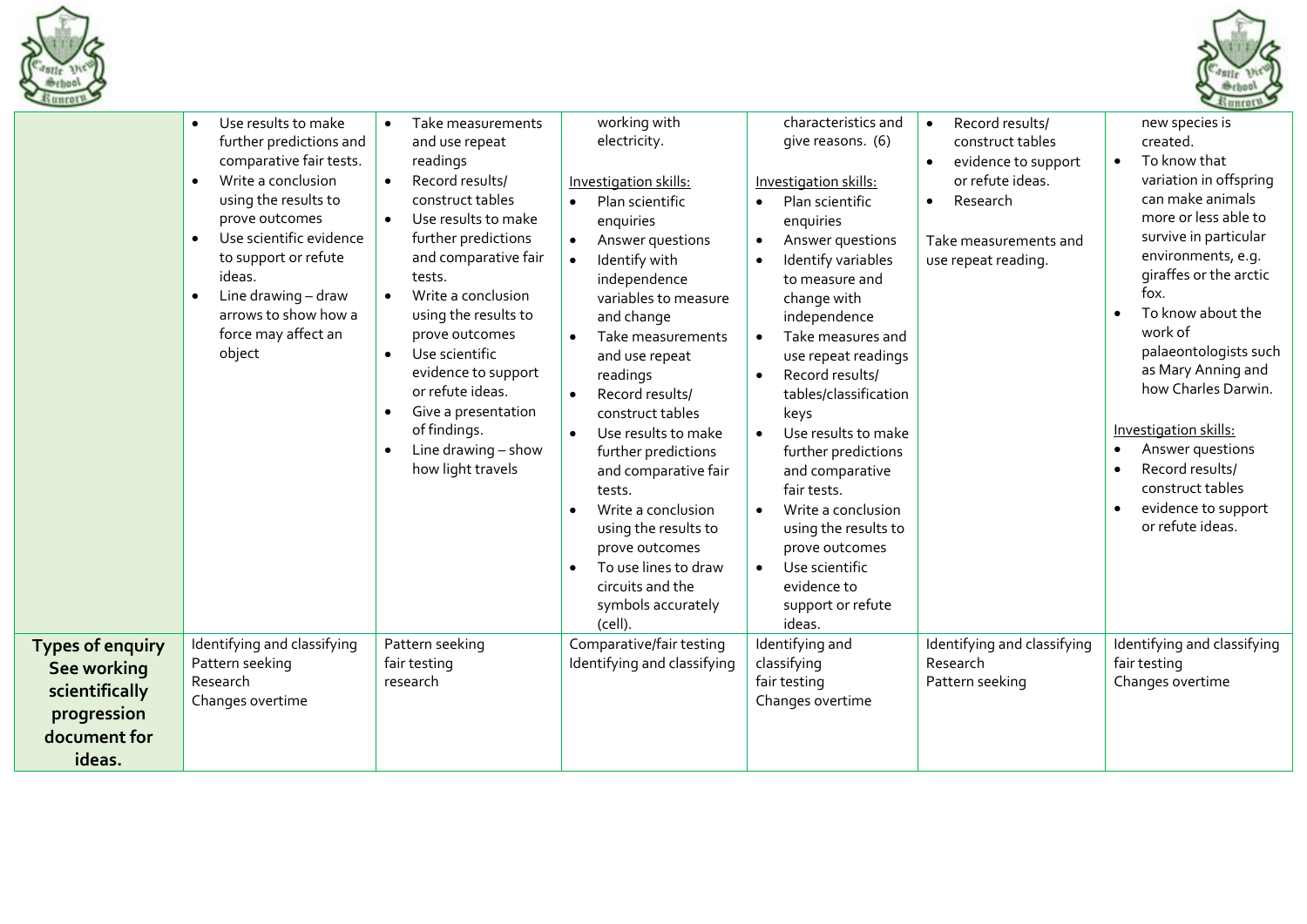



| Vocabulary                    | air resistance, water<br>resistance, friction,<br>streamline, mechanism,                                                                                                                                                                                                                                                                | translucent, surface,<br>reflect, mirror, sunlight,<br>light rays, pupil, lens,<br>eyelid, reflection,<br>refraction, Rainbow<br>Prism,                                                                                                                                                                                                                                                                                                                                      | Electricity, electric<br>current, appliances,<br>mains, amps, voltage,<br>circuit diagram, symbol,<br>parallel circuit,                                                                                                                                                                                                                                                                                                                         | Variation, Classification<br>deforestation. bacteria,<br>microorganism,<br>organism, reproduction                                                                                                       | Oxygenated,<br>Deoxygenated, respiration<br>Circulatory system, heart,<br>lungs, blood vessels,<br>artery, vein, capillary,                                                                                                                                                                                                                                                                                                     | Adaptation, Evolution,<br>Characteristics, , Genetics,<br>Variation, Inherited,<br>Mutation,                                                                                                                                                                                                                                                                                                                                                                          |
|-------------------------------|-----------------------------------------------------------------------------------------------------------------------------------------------------------------------------------------------------------------------------------------------------------------------------------------------------------------------------------------|------------------------------------------------------------------------------------------------------------------------------------------------------------------------------------------------------------------------------------------------------------------------------------------------------------------------------------------------------------------------------------------------------------------------------------------------------------------------------|-------------------------------------------------------------------------------------------------------------------------------------------------------------------------------------------------------------------------------------------------------------------------------------------------------------------------------------------------------------------------------------------------------------------------------------------------|---------------------------------------------------------------------------------------------------------------------------------------------------------------------------------------------------------|---------------------------------------------------------------------------------------------------------------------------------------------------------------------------------------------------------------------------------------------------------------------------------------------------------------------------------------------------------------------------------------------------------------------------------|-----------------------------------------------------------------------------------------------------------------------------------------------------------------------------------------------------------------------------------------------------------------------------------------------------------------------------------------------------------------------------------------------------------------------------------------------------------------------|
| <b>Sticky Knowledge</b>       | A force causes an<br>object to start/stop<br>moving, speed up,<br>slow down or change<br>direction.<br>Air resistance, water<br>resistance and friction<br>are contact forces -<br>they act between<br>moving surfaces.<br>Gravity acts without<br>contact - acts at a<br>distance. Everything is<br>pulled to the Earth by<br>gravity. | Light appears to<br>travel in straight<br>lines.<br>Light that allows us<br>to see can come<br>directly from a light<br>source or can be<br>reflected from<br>another object and<br>into our eyes.<br>A rainbow is formed<br>when the sun shines<br>through the water<br>particles and the<br>water particles act<br>like prisms.<br>A prism is transparent<br>and when light passes<br>through it, it gets<br>'bent' or spread out<br>into a bunch of<br>different colours. | Current is how much<br>electricity is flowing<br>round a circuit.<br>Using more motors/<br>$\bullet$<br>buzzers/bulbs, will<br>make each motor<br>spin slower/buzzer<br>will be quieter/bulb<br>less bright.<br>Adding more cells to<br>a complete circuit will<br>make a bulb brighter,<br>a motor spin faster or<br>a buzzer make a<br>louder sound.<br>Turning a switch off<br>(open) breaks a circuit<br>so the circuit is not<br>complete. | Reproduction is the<br>production of<br>offspring by sexual<br>or asexual process.<br>Organisms best<br>suited to their<br>environment are<br>more likely to<br>survive long<br>enough to<br>reproduce. | The circulatory<br>system is made up of<br>the heart, blood<br>vessels and blood.<br><b>Blood circulates</b><br>$\bullet$<br>around the body<br>carrying food, water,<br>oxygen and waste<br>products.<br>The heart pumps<br>blood around the<br>body. Arteries take<br>the blood away from<br>the heart. Veins carry<br>the blood to the<br>heart.<br>Puberty prepares our<br>bodies for being<br>adults, and<br>reproduction. | Plants and animals<br>$\bullet$<br>have characteristics<br>that make them<br>adapt to their<br>environment.<br>Fossils give us<br>$\bullet$<br>evidence of what lived<br>on the Earth millions<br>of year ago and<br>provide evidence to<br>support the theory of<br>evolution.<br>Offspring often vary<br>are not identical to<br>their parents.<br>Evolution is when<br>inherited<br>characteristics<br>become more<br>dominant within the<br>population over time. |
| <b>Character and</b><br>value | Creativity - Designing their<br>parachute.<br>Learning to be gracious in<br>defeat - If their design<br>does not win.                                                                                                                                                                                                                   | Teamwork - working<br>together to solve clues.<br>Curiosity - creating<br>rainbows. How and why?                                                                                                                                                                                                                                                                                                                                                                             | Willingness to try $-$<br>creating numerous circuits<br>until they get the results<br>that they want.<br>Adaptability - adapting<br>their circuits.                                                                                                                                                                                                                                                                                             | Enquiry - questioning<br>to classify.                                                                                                                                                                   | Curiosity - looking at the<br>heart and questioning<br>what they see.                                                                                                                                                                                                                                                                                                                                                           | Adaptability - Humans<br>and animals adapting to<br>suit their environment.                                                                                                                                                                                                                                                                                                                                                                                           |